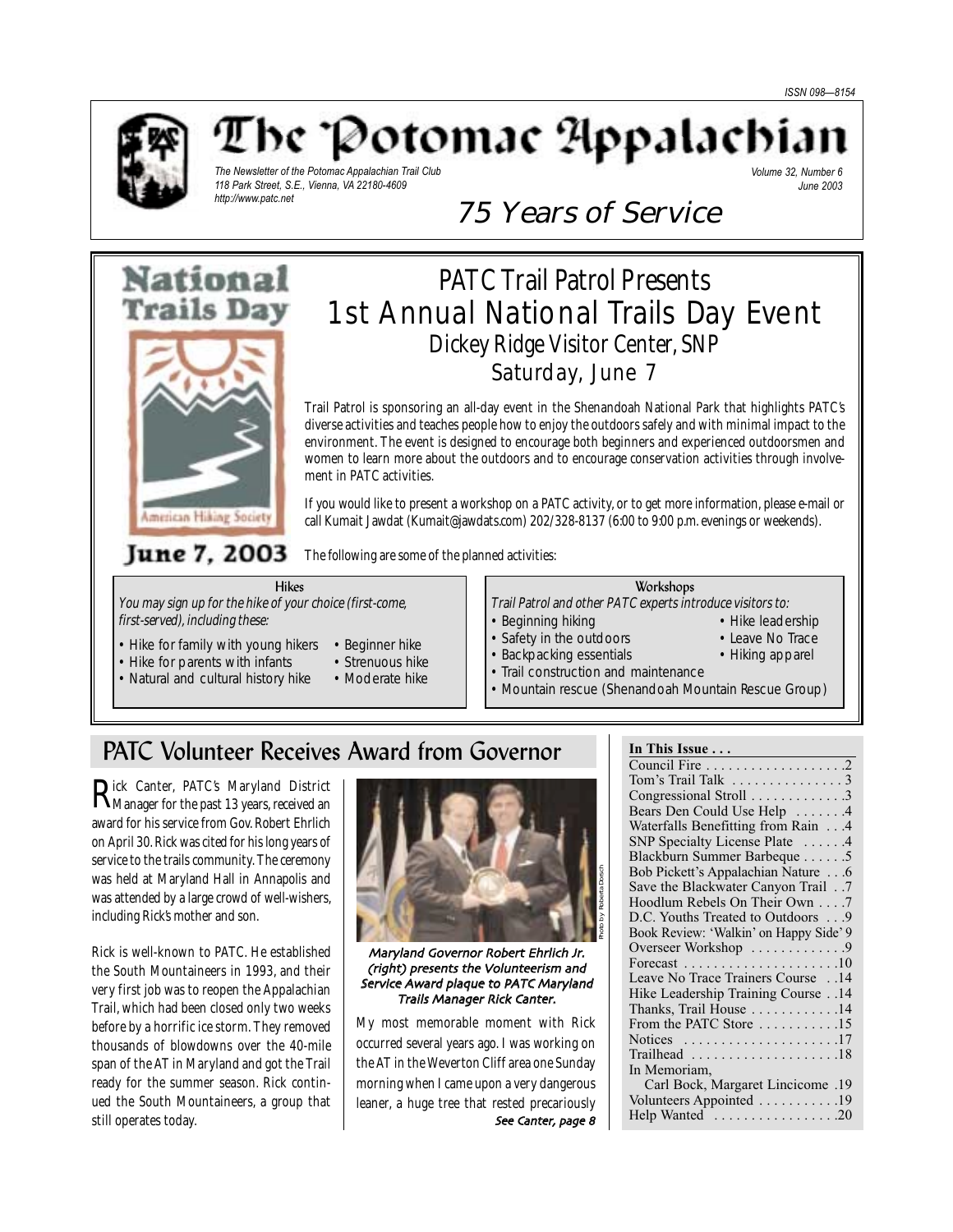### **Council Members, Chairs and** *PA* **Staff**

### **Officers**

**President:** Tom Johnson (johnts3@juno.com) Weekdays, Reston, Va, ph. 703/435-2755 Weekends, Front Royal, ph. 540/622-6422 **VP Volunteerism:** Mickey McDermott **VP Operations:** Fred "Hop" Long **Treasurer:** Gerhard Salinger **Secretary:** Georgeann Smale (gsmale99@yahoo.com) **Supervisor of Trails:** Liles Creighton **Supervisor of Membership:** Susan Nelson **Supervisor of Land Management:** Chris Mangold, csm5749@yahoo.com **Supervisor of Facilities:** Larry Marcoux **Supervisor of Education, Information, and Activities:** Vacant

**General Counsel:** Charles Sloan

#### **Sections/Chapters**

**Mountaineering Section:** Andy Britton **SMRG:** Christopher Smith **Ski Touring Section:** Steve Brickel **North Chapter:** Pete Brown **N. Shenandoah Valley Chapter:** Lee Sheaffer **S. Shenandoah Valley Chapter:** Michael Seth **Charlottesville Chapter:** John Shannon **West Virginia Chapter:** Judy Smoot

### **Standing Committee Chairs**

**(Council Members) AT Corridor Monitoring:** Tom Lupp **Blackburn Trail Center:** Chris Brunton **Budget:** David White **Cabins Operations:** Mel Merritt **Cabin Construction:** Charlie Graf **Conservation:** Jeff Pearcy **Grants & Donations:** Susan Nelson **Endowment:** Don Price **Finance:** Gerhard Salinger **Hikes:** Karen Brown & Lee Sheaffer **Internet Services:** Stephen Raia **Land Management:** Chris Mangold, csm5749@yahoo.com **Legal:** Charles Sloan **Maps:** Dave Pierce **Maryland Appalachian Trail Management Committee:** Charlie Graf *Potomac Appalachian:* Linda Shannon-Beaver **Public Affairs:** Vacant **Publications:** Susie LeBlanc & Linda Shannon-Beaver **Sales:** Paul Dery **Shelters:** Frank Turk

**Trail Lands Acquisition:** Phil Paschall **Trail Patrol:** Kumait Jawdat **Tuscarora Trail Land Management:** Lloyd MacAskill

#### **Special Committees/Ongoing Activities Archives & Library:** Carol Niedzialek

**Cabin Reservations:** Shakuntala Ghare **Communications Team:** Tom Johnson **Deputy Finance Committee Chair:** John Ferguson **Deputy Supervisor of Trails:** Vacant **Headquarters Facility:** Orron Kee **Information/Sales Desks:** Annetta DePompa **Medical:** Vacant **Shelters, Cabins, & Cabins Land Fund:** Larry Marcoux **SNP Boundary Trailheads Study Group:** Mark Holland **Tuscarora Trail Shenandoah Valley Project:** Phoebe Kilby & Larry Bradford

#### *Potomac Appalachian*

**Chief Editor:** Linda Shannon-Beaver PA@patc.net **Features Editor:** Joanne Erickson **Forecast Editor:** Suzie Shannon PA-Forecast@patc.net

## Council Fire

The Potomac Appalachian Trail Club's reg-ularly scheduled Council Meeting was held on April 8, 2003, at Club Headquarters. President Tom Johnson introduced Jeff Pearcy, the new Conservation Committee Chair. He also introduced Andy Britton, the new Chair of the Mountaineering Section. He informed Council that PATC member John Ferguson has volunteered to help create a business plan for the Club. Tom also announced the resignation of Mal Fordham, Supervisor of Information, Education, and Activities. He noted that a search is under way for a new Supervisor. In accordance with Club policy, the best candidate will be appointed to the position.

Administrator Wilson Riley reported the Combined Federal Campaign donation to PATC was \$20,042. Wilson also acknowledged a donation of four digital cameras to the Club by Road Runner. He announced the names of PATC members that had been submitted for gold (50 yrs) and silver (25 yrs) ATC service awards. The nominee for the Gold Award was Ruth Blackburn. The Silver Award Nominees are: Matthew Ogorzalek, Shirley Strong,



Robert Humphrey, Olivia Pickett, Charles Irvin, Kenneth Lacey, Paula Strain, Philip Paschall, Frank Smith, Warren Sharp, and Willard Rahn.

### Finance

Treasurer Gerhard Salinger distributed the monthly budget report for March 2003, reminding Council that the Club is operating on a deficit budget. He also distributed a post-audit report, dated December 2002, and a Revenue and Expenses summary that he prepared. He briefed Council on pertinent points from these reports, reviewing the major sources of revenue and expenditures for the Club, noting that the 2002 revenue totaled \$649,214.

### Trails and Lands

Supervisor of Trails Liles Creighton informed Council of Walt Smith's resignation as DM on the Tuscarora Trail due to family obligations. Supervisor of Land Chris Mangold updated Council on the status of the Vining Tract. He informed Council of the location and condition of the cabin in the hollow on the Vining Tract that the family wishes to lease to PATC. The Club would maintain the cabin and rent it to members.

### Facilities

Council approved an allocation of \$10,883 from the Shelters/Cabins/Cabins Land Fund for proposed improvements to Cliff's House. The renovation, led by Tom Jorgensen, will include replacing the interior floor, installing new appliances, building a large new front deck, and adding a small back deck to improve safety and to act as a fire escape.

### See Council Fire, page 3

#### HEADQUARTERS HOW TO CONTACT US FOR CABIN RESERVATIONS, MEMBERSHIP INFORMATION, AND SALES

Address: 118 Park Street, S.E., Vienna, VA 22180 Hours: Monday through Thursday, 7 p.m. to 9 p.m. and Thursday and Friday 12 noon to 2 p.m.<br>Phone #: 703/242-0315 To receive an information packet: Extension 10

24-hr. Activities Tape #: 703/242-0965

To leave a message for the Club President, Tom Johnson: Extension 40<br>Club e-mail: info@patc.net Facsimile #: 703/242-0968 Club e-mail: info@patc.net World Wide Web URL: http://www.patc.net

#### STAFF

DURING REGULAR BUSINESS HOURS Director of Administration: Wilson Riley (Ext. 11) e-mail: Wriley@patc.net Trails Management Coordinator: Heidi Forrest (Ext. 12) e-mail: hforrest@patc.net Business Manager: Monica Clark (Ext. 15) e-mail: mclark@patc.net Membership/Cabin Coordinator: Pat Fankhauser (Ext. 17) e-mail: pfankhauser@patc.net Sales Coordinator: Maureen Estes (Ext. 19) e-mail: mestes@patc.net

Bus/Metro Directions to Headquarters: When taking Metro Orange line, get off at Dunn Loring station (not Vienna, the last stop). Outside the station, find the stop for Metrobus 2T westbound in the direction of Tyson's Corner. When the bus starts down Maple Avenue in Vienna, exit at the library just past Center St. Walk half a block in the same direction the bus travels, and turn right at Park St. PATC will be on the left only a few yards down from the corner. The fare is \$1.10, but you can ride for \$.25 if you remember to get a transfer ticket at your originating station.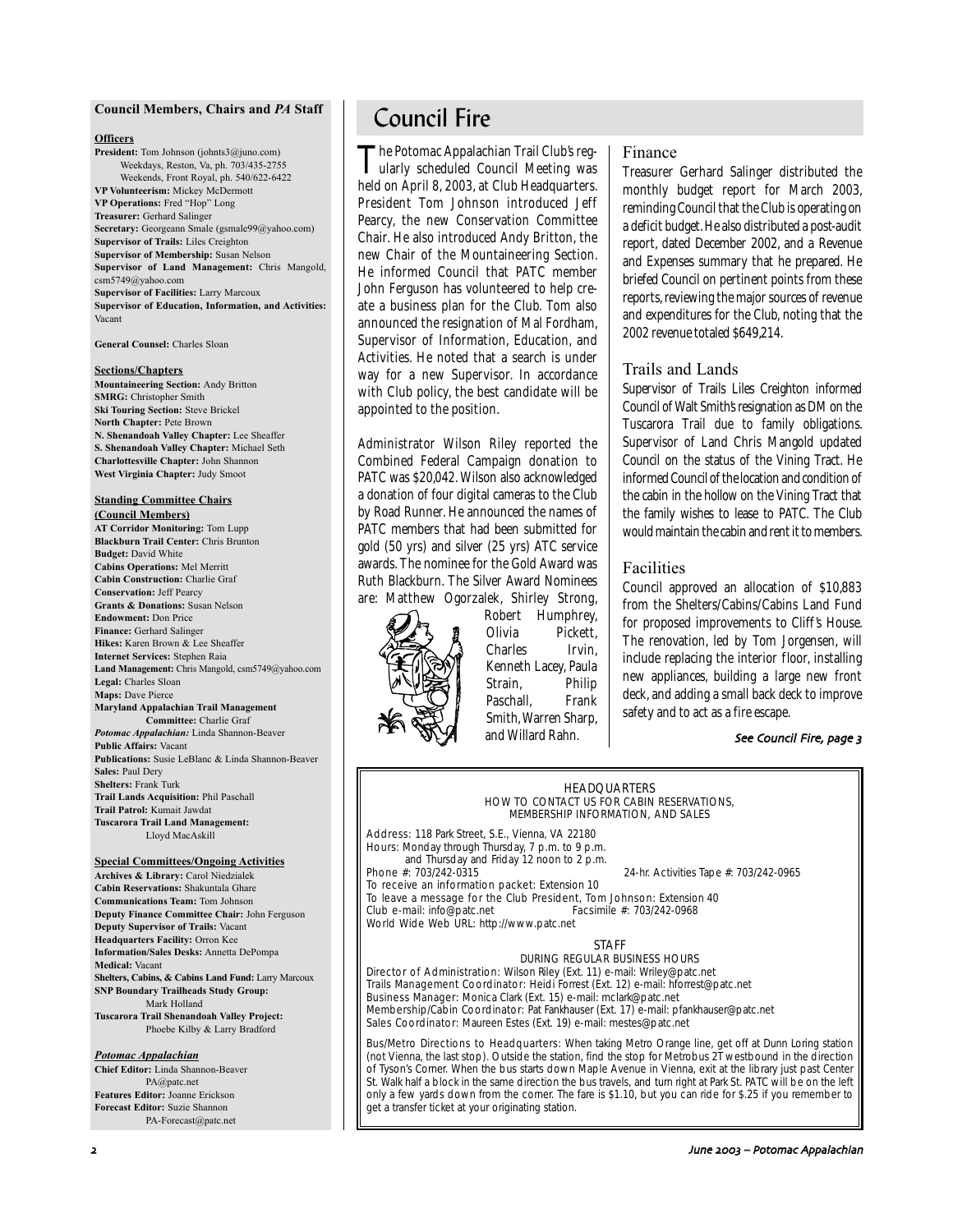## Tom's Trail Talk

PATC in the Spotlight

The April/May edition of *American Hiker*,<br>the American Hiking Society's (AHS) national newsletter, had an interview with Fran Mainella. In case this name is new to you, Fran is the Director of the National Park Service, and her opinions matter.

The interview focused on policy questions relating to trails, but it began with a warm-up: specifically, where did she like to hike? Her answer: the Billy Goat Trail was a favorite of hers, and she described her first hike there, just after  $9/11$ .

Lots of influential people live in Washington, and when they want to get out and hike, they are usually on a PATC trail. As part of our effort to make a connection to policymakers, PATC and AHS work with the House of Representatives to offer a hiking series (four a year, to start) in the local area, and all hikes are on our own trails. When President Clinton and Vice President Gore wanted to get out and do trail maintenance on Earth Day 1998, they worked on a PATC trail, with PATC workers.

Because of our location, we are constantly in the spotlight. People who influence environmental policy nationwide are in turn influenced by their experience on our trails, in our cabins, and in our shelters. It is very gratifying that all these things are ready for inspection. It could damage the cause of trails everywhere if we displayed anything but the best possible trails and facilities. In that sense, PATC represents a nation of hikers. Impressions that stick with policymakers are the impressions they form from PATC.

On a somewhat different level, our cabin system is frequently highlighted in local news media. We have one of the finest recreational cabin systems in the country, and people who stay in those cabins come away with an impression of PATC based on how their cabin stay went. Fortunately, those experiences are almost always positive, which is why, whenever news media talk about mountain cabins, PATC is always mentioned and frequently featured.

Proceeding to yet a different level, thru-hikers are almost invariably impressed with the condition of our trails. For several years the scuttlebutt on the Trail has been that the PATC section is the best on the entire AT.



This very sunny account does not mean that we have no room for improvement. But it does (or should) boost our resolve to keep up the good work. For PATC, there is a special obligation. When you are out chopping weeds this summer, remember that the Director of the National Park Service could be just down the trail behind you. ❏

—Tom Johnson

### Council Fire, from page 2

Volunteerism, Training, and Communication Club membership, as of April 8, 2003, totaled 6,910 members.

❏ Trail Patrol: Kumait Jawdat reported a successful spring LNT course. He is continuing to plan the Trail Patrol's National Trails Day Event to be held at Dickey Ridge Visitor Center in SNP on June 7.

❏ Maps: Dave Pierce reported that he donated a PATC map for use in a Maryland Tourism ad. He showed the ad as it appeared in the April edition of the Appalachian Mountain Club's magazine.

❏ Potomac Appalachian: Editor Linda Shannon-Beaver announced a new Forecast Editor, her sister Susie Shannon. She reported that, as a result of problems with the Club's e-mail/computer system, many Forecast items have been lost and not posted in the PA.

❏ Tuscarora Trail Committee: Lloyd MacAskill is working with Phil Paschall on the possibility of obtaining an easement to protect the trail at Rte. 340 and the SNP property line. This solution may entail a relocation of the trail.

❏ Shenandoah Mountain Rescue Group: Chris Smith said SMRG had participated in a recent training exercise with other search organizations. He also said some SMRG members would attend the upcoming Appalachian Search and Rescue Conference. John Luck added that

SMRG had also been involved in recent training in the George Washington National Forest.

Mountaineering Section: Andy Britton informed Council that the schedule of climbing trips has been published through August.

The April Council meeting was attended by seven Club officers, nine committee Chairs, three chapter representatives, three section representatives, two staff members, and three other club members. ❏

—Georgeann Smale

# Congressional Stroll

PATC and the National Hiking Society have developed a series of hikes designed for members of Congress and their staff members. These hikes allow people responsible for approving trail-friendly legislation to get a first-hand look at our local trails. There have been three hikes to date, which have been well attended. The next hike is scheduled for June 21, to Bear's Den Rock on the AT in Virginia. Volunteers are needed to help lead, assist leaders, and ferry hikers from East Falls Church Metro station to the trailhead in Clarke County, Va. Anyone interested in volunteering may contact Lee Sheaffer (thumpers@visuallink.com) 540/955-0736. ❏

—Lee Sheaffer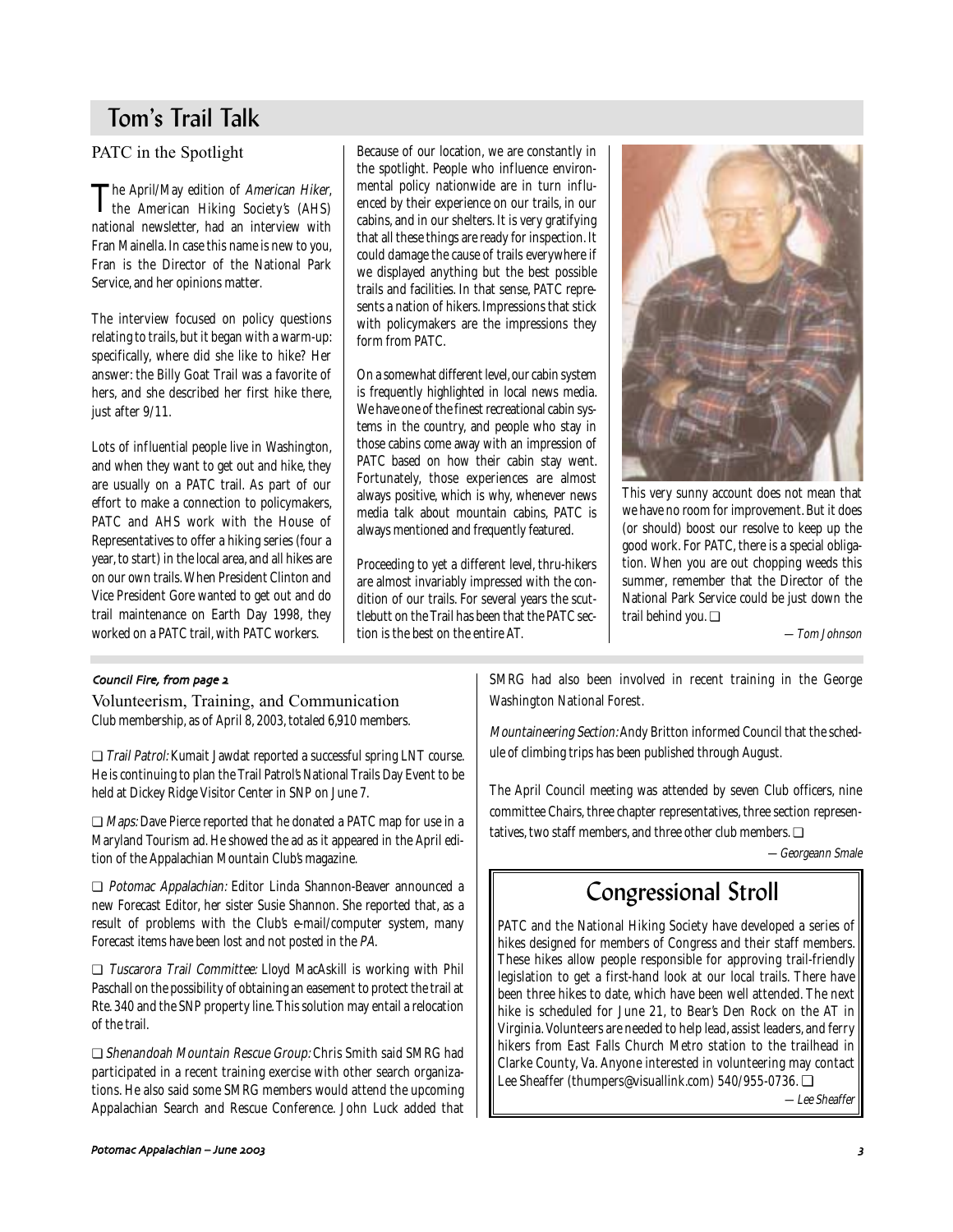# Bears Den Could Use A Couple of (PATC) Helping Hands

 $\mathbf{B}_\mathrm{PATC}$  know about the many projects and volunteer opportunities available at our trail center. We are looking for volunteers interested in helping with information displays, developing a Web site, building gardens, or assisting guests. Someone willing to bring a wood splitter for half a day could help us create firewood.

Bears Den is also looking for a donation of a desk and a rug (not over 5 feet by 7 feet) for a summer intern's room. The secluded cottage needs a piano bench, dining room chairs, and a straw rug.

Anyone interested in these or other opportunities is asked to call 540/554-8708 between 5:00 p.m. and 9:30 p.m. any day or e-mail info@bearsdencenter.org.

We are also looking for an outdated but operable computer with WINDOWS 95 or 98.

That will be GREATLY appreciated. ❏ —Dave Appel



Left; Upper Cedar Cliff Falls, right, lower Cedar Cliff Falls.

# Waterfalls Benefitting From High Precipitation

This spring has given us the best waterfall conditions in probably more than a decade. On April 12, Kisun Han and I bushwhacked to the three most underappreciated waterfalls in or (in the case of Cedar Cliff Falls) adjacent to SNP: Upper Cedar Cliff Falls, Lower Cedar Cliff Falls, and Lower Dry Run Falls. Upper and Lower Cedar Cliff Falls are about 1.5 miles NW of the South River picnic area, just beyond the Park boundary. Lower Dry Run Falls is about 0.8 miles NE of Cedar Cliff Falls, just inside the Park boundary. These waterfalls are under-appreciated because they are not accessible by maintained trails.

Lower Cedar Cliff Falls has an estimated height of 50 feet. Upper Cedar Cliff Falls is estimated at 75 feet. Lower Dry Run Falls, the tallest of the three, could be 125 feet high. A word of caution: A 2003 visit to these falls should be spproached with due dilligence since the tick and rattlesnack season is upon us. ❏

—Len Wheat

# Shenandoah National Park Specialty License Plate Announced

Shenandoah National Park and the Shenandoah National Park<br>Association (SNPA) are proud to announce a SNP license plate as the newest addition to the Virginia Specialty License Plate program.

Sen. Russell Potts and Dels. Allen Louderback and Clay Athey introduced a bill that was passed in 2002 for the specialty plate. Once the bill was passed, SNPA worked with designer Cindy Wilson on artwork that would best represent the Park. This was submitted to the Department of Motor Vehicles (DMV) for approval. The design incorporates the Park's logo, which contains Stony Man Mountain, stone walls overlooking the valley, and trilliums.

Now that the design has been given final approval, the Association is ready to take applications for the plates. SNPA must collect 350 pre-paid applications before DMV will begin making the plates. The application form can be downloaded from the SNPA Web site at www.snpbooks.org. The \$10 application fee must be included with the form and can be paid by check or credit card. For additional information you can call the Association at 540/999-3581. ❏

—Greta Miller



At last, a license plate paying tribute to a beloved National Park. Place your order soon for one of these treasures.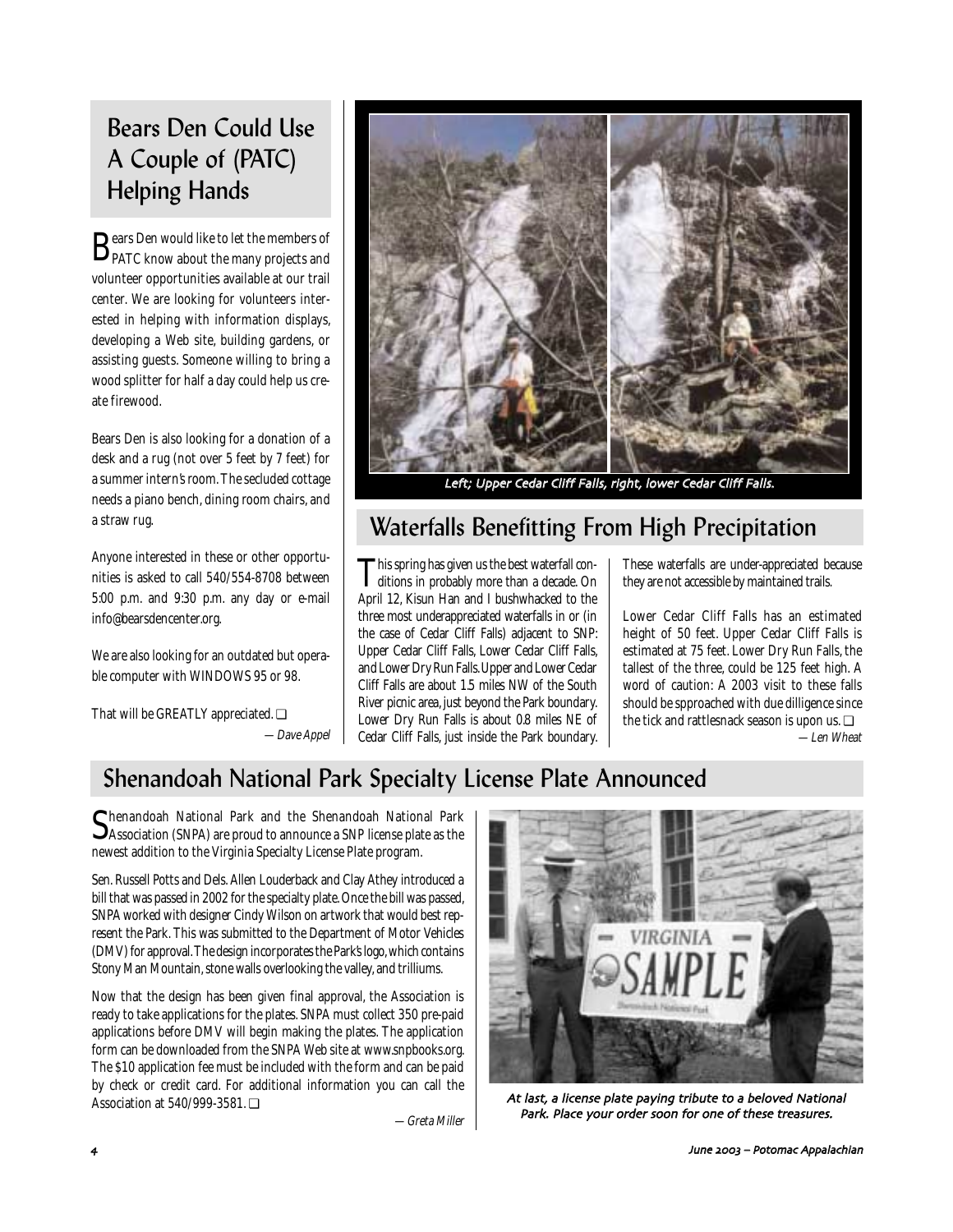## What's One of the Biggest Annual Club Events?

And, what serves as one of our biggest Club fundraisers? The Annual Blackburn Summer Barbeque, of course!

If you've never attended one of the annual Blackburn Trail Center Summer Barbeques, you really should consider attending this year! Blackburn Trail Center is located very close to Round Hill, Va., just a few strides from the AT. This year the event is scheduled for July 12-13, 2003. Come join us for a day of hiking, arts and craft activities for the kids, relaxing on the porch, and the best BBQ, some say, outside of Texas! Besides bringing good people together to enjoy great food, hiking, and the wonderful views from Blackburn, this event seeks to find new members as well as to raise funds for the Club. Last year, the event provided funding to the Land Acquisition Committee to support the purchase of property surrounding Blackburn and the AT. We raise funds at the event through registration fees and a raffle.

The Blackburn Trail Center can accommodate approximately 30 people in bunkrooms – which are available on a first-come, first-served basis. In addition, the nearby campground has ample space for tents. The cost of the BBQ is \$30 for adults and children 16 and older, \$15 for children seven to 15, and \$5 for children under seven. (Babies are free!) The registration fee covers happy hour, beginning around 5:00 p.m., dinner, beverages, and dessert on the 12th, as well as camping or bunking privileges. In addition, breakfast is served to all participants on the 13th.

There is limited parking right at Blackburn, but cars can be parked in various locations, except where prohibited, along the dirt road leading to the cabin. For those who want to get in as much hiking as possible, cars can be parked at the bottom of the road, providing you with approximately a mile to stretch out those legs.

So pack up your gear, put on your hiking boots, and join us for a truly enjoyable, recreational, and culinary weekend. Please mail the attached registration form along with the appropriate fee to Lisa Still at: 5812 Cove Landing Rd., Unit #302, Burke, VA 22015.

❏ Checks should be made out to Lisa Still and sent with the accompanying registration form no later than June 30, 2003.

❏ As much as we love them, please leave your dogs at home or at the pet hotel!

❏ Due to its success last year, we are holding the 2nd Annual Dessert Contest. Bring your best cookies, cakes, pies, or otherwise Grandma's favorite recipe. Prizes awarded to first-, second-, and third-place winners.

Volunteers are welcome and needed for several activities. If you would like to assist with this event or have any questions, please contact Caren or Blaine Robinson at 703/560-1361 before 9:00 p.m. or e-mail them at imshemish@aol.com. ❏



Schedule of Events:

| Saturday, July 12- Blackburn Trail Center |
|-------------------------------------------|
| $\Box$ 10:00 a.m.                         |
| Long Hike (7 miles)                       |
| □ 11:00 a.m.                              |
| Short Hike (3 miles)                      |
| ⊟ Lunch                                   |
| (On Your Own)                             |
| $\Box$ 1:00-2:00 p.m.                     |
| Arts and Crafts                           |
| □ 2:30-3:30 p.m.                          |
| Children's Scavenger Hunt                 |
| $\Box$ 5:00-6:00 p.m.                     |
| <b>Happy Hour</b>                         |
| □ 6:30-7:30 p.m.                          |
| <b>BBQ</b> Dinner                         |
| $\Box$ 7:30-8:00 p.m.                     |
| <b>Dessert Contest Judging and Prize</b>  |
| Award & Raffle Drawing                    |
| $\Box$ 8:00 p.m.-?                        |
| Relaxing, Game Time, and Music on         |
| the Porch (bring your favorite games      |
| and/or instruments)                       |
| Sunday, July 13 - Blackburn Trail Center  |
| $\Box$ 8:30-10:00 a.m.                    |
| Rreakfast and Farewells! □                |

| —Caren Rothstein-Robinson |  |
|---------------------------|--|
|---------------------------|--|

| Blackburn Summer BBQ Registration - Saturday and Sunday, July 12-13, 2003                                   |                                                                            |               |  |
|-------------------------------------------------------------------------------------------------------------|----------------------------------------------------------------------------|---------------|--|
| Name:                                                                                                       |                                                                            |               |  |
| Address:                                                                                                    |                                                                            |               |  |
| Phone: $(\text{day})$                                                                                       |                                                                            |               |  |
| DESSERT CONTEST ITEM:                                                                                       |                                                                            |               |  |
|                                                                                                             | (If interested, please indicate what delicious item you will be entering!) |               |  |
| Number of adults:                                                                                           | $($ $\otimes$ \$30.00 each)                                                | $\mathcal{S}$ |  |
| Number of children ages 7-15:                                                                               | $(\text{\o}$ \$15.00 each)                                                 | $\mathcal{S}$ |  |
| Number of children 6 and under                                                                              | $(\text{\o}$ \$5.00 each)                                                  | S             |  |
|                                                                                                             | Total enclosed:                                                            | $\mathbf S$   |  |
| Please mail reservation form and check to: Lisa Still at 5812 Cove Landing Rd., Unit #302, Burke, VA 22015. |                                                                            |               |  |
| Registration forms must be received no later than June 30, 2003.                                            |                                                                            |               |  |
|                                                                                                             | IMPORTANT: Please be sure to make your check payable to Lisa Still.        |               |  |
|                                                                                                             |                                                                            |               |  |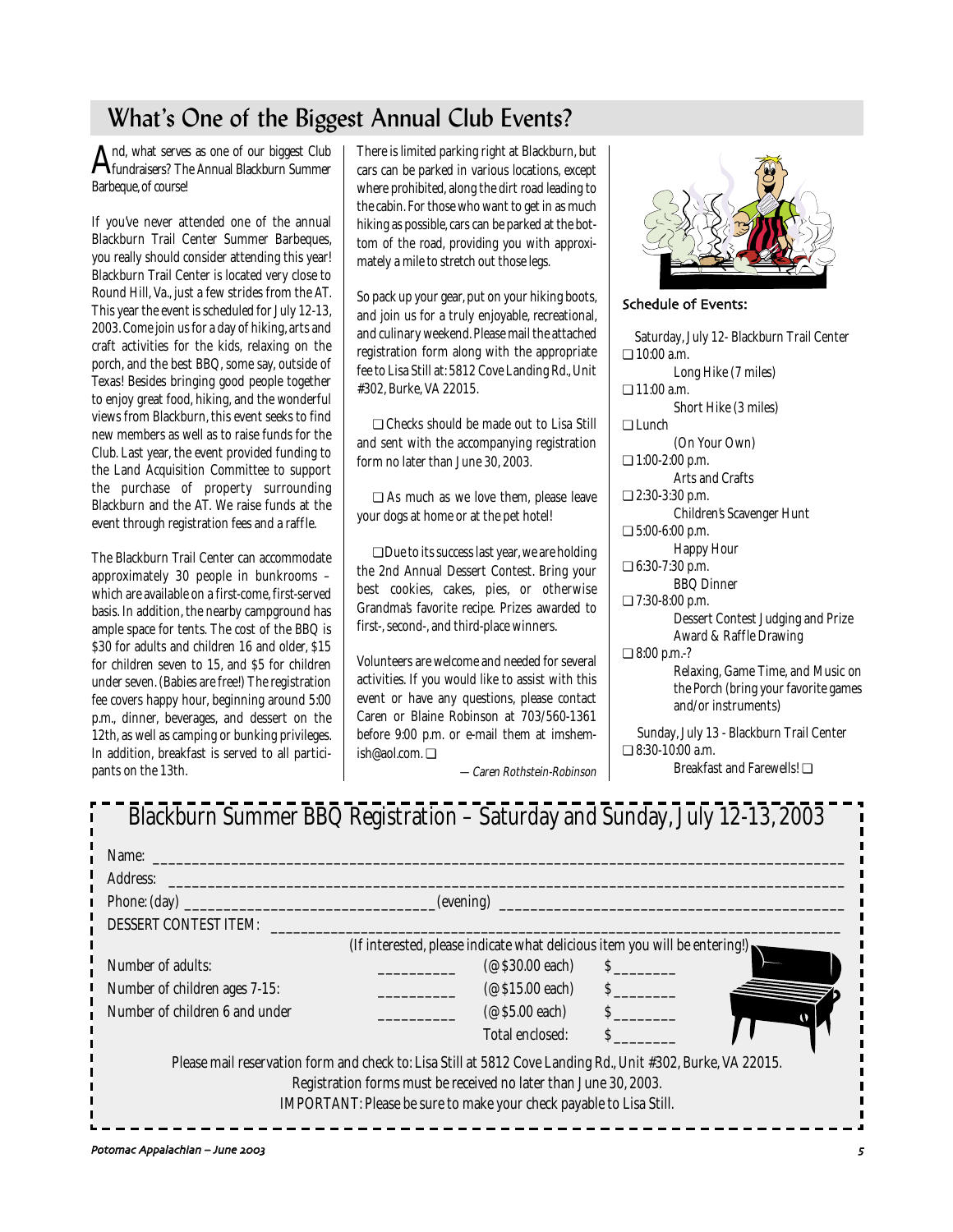# Bob Pickett's Appalachian Nature: Bioluminescence, Foxfire, and Swamp Gas

With June comes the beginning of sum-<br>mer. And with summer comes a plethora of insects. More than perhaps any other animal, insect populations are dictated by temperature. It's been said that with every 10 degree C (18 degree F) increase in temperature, insect activity doubles.

For the past two years in mid-June I've found myself in the Pisgah National Forest assisting a wildlife biologist trapping black bear. This puts me near the Great Smokies National Park where I've attempted to observe a very unique insect phenomenon. For two weeks in mid-June a species of firefly lives out its short adult life and can be found in profusion in the old fields associated with the decaying summer

homes adjacent to the Elkmont campground. What makes these fireflies so unique is that all the males tend to cooperate as a single force by flashing in synchrony. Not only do they flash in unison, but on occasion they will flash from the top of the mountain to the valley in a cascade of light, producing quite a spectacular show.

Now, I say I attempted to see this display for the past two years, but I've only seen localized populations flashing together; perhaps a 20 square-foot area, not acres as some articles have indicated. Because of media attention this event has attracted crowds. It seems to me that the constant verbal, visual, and physical interruptions made by the audience in this burgeoning public attraction, complete with lawn chairs, flashlights, and conversation, must be interfering with the natural display.

Up until a dozen or so years ago, this  $\mathscr{M}$ phenomenon was only known to exist in Southeast Asia. Then, entomologists were informed about this site in the  $\ell^{\frac{1}{2}}$ Smokies. Now, I read about other species known for this event in other regions, including one species that lives right here in Rock Creek Park! Look for it the next time you're out among the fireflies.

### Beyond Fireflies

This glowing bioluminescence of the fireflies is quite special, but it's not limited to the adult firefly. We've all heard the phrase "glow worms," but were you aware that this term applies to the firefly larva that can be found in spring and late summer? Look for them deep in the grass in open areas.

Bioluminescence in plants and animals is not that uncommon. It is found in many marine animals; both invertebrate (crustaceans and squid) and vertebrates (some fish), some insects (like our fireflies, cer- $\mathcal{\mathcal{U}}$ tain worms, snails, beetles, and centipedes), some fungi, and bac-

teria. There are even two citations discussing the luminescence of amelanistic (reversed normal coloration) corn snakes! The production of light in bioluminescent organisms results from the conversion of chemical energy to light energy, basically the opposite of photosynthesis. In photosynthesis, a living organism captures light and carbon dioxide to

> make organic materials and release oxygen. In bioluminescence, light and carbon dioxide are released by breaking apart organic materials using oxygen. This natural process is almost 100 percent efficient, meaning virtually no energy is lost producing heat. It's referred to as cold light, as compared with incandescent lighting, where only 10 percent of

the energy is utilized in light production, the other 90 percent being wasted as heat.

Talking about bioluminescence, we have to talk about another well-known term: foxfire. This is the glow found in rotting wood that has been permeated by the roots, or mycelium, of certain fungal species. If you want to find foxfire, you need a warm, moonless night in an old, dank, moist forest. Find a rotting log with  $\ast$  streaked and splotchy bark and with mushrooms growing from it. Break the rotting wood apart, and if the right species exists, the availability of oxygen will enable the production of the bright

elfin-green luminescence.

Mushroom Madness Foxfire is not the same as bioluminescent mushrooms which are the species where the gilled, spore-bearing under- $\mathcal{U}/$  sides of the cap glow. Jack-o'-

lantern is a common luminescent mushroom, found in our area from July through September on rotting wood. Others include oyster and bitter oyster mushrooms. Interestingly, some luminescent fungi have fruiting caps that glow on the

spore-bearing underside, while others have glowing mycelial strands found in the wood, but normally one fungus will not have this capability in both the mycelium and cap areas.

> One memorable event for me occurred one September evening in Scott's Run Nature Preserve, just downstream from Great Falls, Va. I had taken a mushroom field trip to this area and we had found some jack-o'-lantern mushrooms. I came back after dark, and as I walked to the site I

came across some glowing pieces of wood in the trail. It was a special moment to have foxfire in one hand, sitting next to the glow of the jack-o'-lantern at the base of a tree. While both were about the same intensity and yellowgreen color, certainly not enough to read by, it was fun to compare the two. (Depending on the particular wavelength emitted by the species of mushroom – or firefly for that matter – the color can range from orange to yellow to green to blue.)

It's been suggested that fungal luminescence is a vestigial phenomenon, preserved in a few species. It originated after photosynthetic organisms evolved, when oxygen was toxic to most species and the best way to get rid of it was to chemically reduce it to water. The production of light accompanied this reaction. These early oxygen-removing organisms might all have been luminescent.

While we're talking about natural lights, we might as well address swamp gas, even if it isn't due to bioluminescence. Swamp gas is a natural phenomenon in which warm methane gas from swamps rises into the Earth's atmosphere. Methane is a volatile gas and can be ignited by electrical discharge under the right atmospheric conditions. This results in a display of bright light which I've read has humorously been called "wetland flatulence." ❏

—Bob Pickett

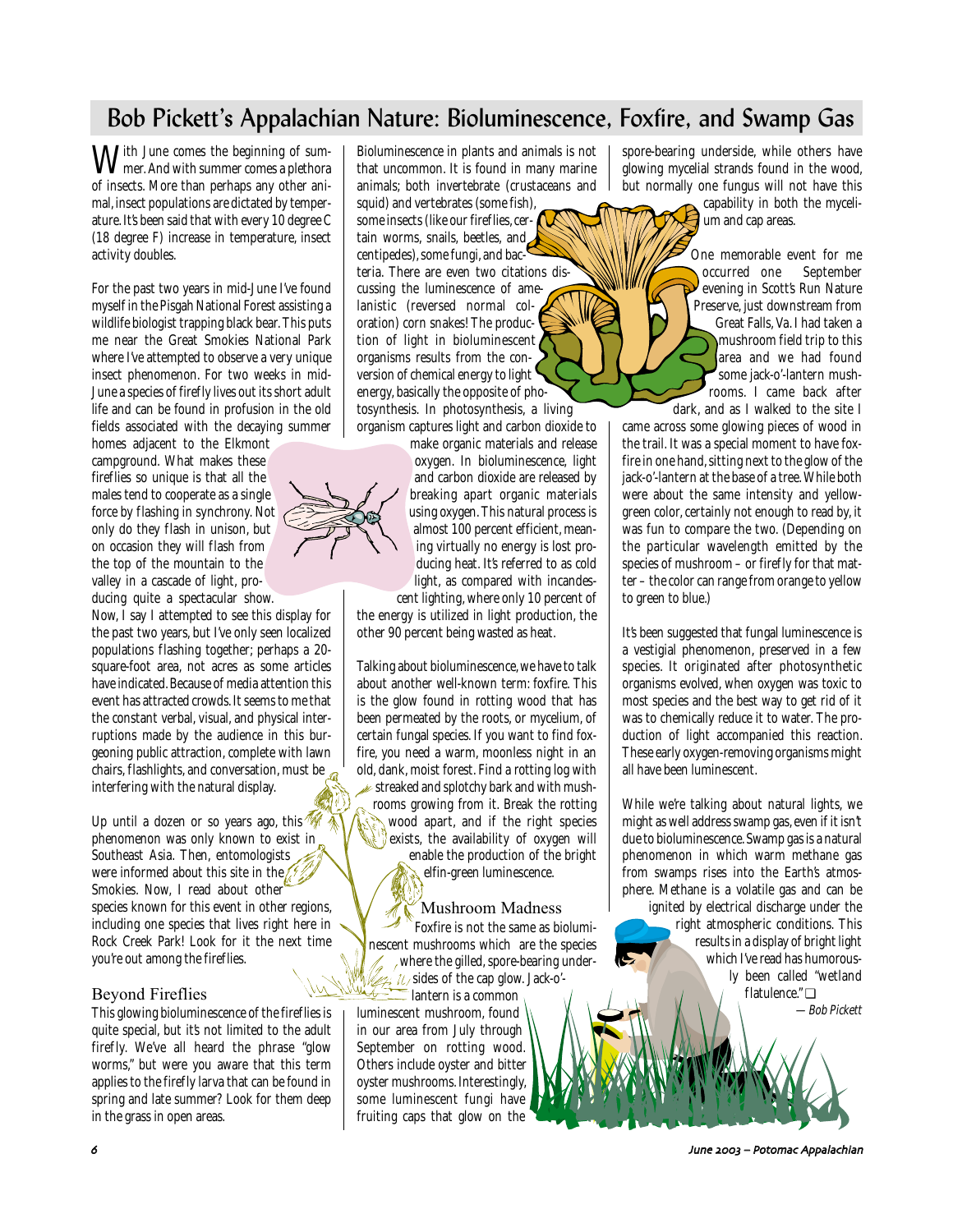# 10,000 People Say, 'Protect Blackwater Canyon Trail!'

Thank you all for your comments!!! In just<br>over two months, concerned citizens have sent thousands of individual comments to the U.S. Forest Service opposing a proposal to turn the Blackwater Canyon Trail into a commercial logging road.

In case you are new to this issue, here's the background in brief: John Crites, owner of the logging company Allegheny Wood Products, has asked the Forest Service to allow him to turn the 10-mile-long, beautiful Canyon Trail – a premier hiking, biking, and ski trail that is located on public land – into a commercial logging road.

In January 2003, Friends of Blackwater began a "Keep It Public" campaign to tell the Forest Service to protect the trail and to perform a full Environmental Impact Statement on the logging road proposal.

According to the Forest Service, as fo early May, more than 10,000 people have sent mail and email on the road proposal. This may be the largest number of comments ever in a Monongahela National Forest comment period.

Following are excerpts from some of the comments:

"I've had the pleasure of riding a mountain bike on this trail twice, and it is beautiful beyond description. It has to be God's prototype for Heaven! Please don't allow Mr. Crites to destroy something that can never be repaired or replaced!"

"You are the steward of this forest. Therefore, you carry the burden of our trust. If you do not take the responsibility to stop this latest cutand-develop frenzy besieging our country, who will? If not now, when?"

"The very serious nature of John Crites' request must be analyzed by a full EIS. Anything less will be an inadequate response on the part of the Forest Service. As a graduate student in Forestry at Virginia Tech, I certainly support the need to harvest timber; however harvesting it from Blackwater Canyon is not appropriate. Converting a popular recreation trail into a logging road is not good forest management, in my opinion."

"My family and friends often bike and hike on this trail. It is special to us, and we would like to see it preserved so that we and future generations can enjoy it. The Blackwater Canyon area is a jewel for us to treasure. Please consider [a study of] the negative effects that logging would cause."

This huge outpouring of public comment will send a powerful message to all of our officials and political leaders, not just the Forest Service. Our next step will be to see how the Forest Service reacts to these comments. Will the Forest Service do a full environmental impact statement on the road proposal, as the law requires when major issues are involved? Friends of Blackwater will be watching, and we will report – and react – as soon as there are further developments.

Finally, let's not forget who made this public comment avalanche possible – the "Keep It Public" campaign is supported by the West Virginia Sierra Club; West Virginia Citizen Action Group; West Virginia Environmental Council; Ohio Valley Environmental Coalition; the West Virginia League of Women Voters; the American Federation of State, County, and Municipal Employees; West Virginia Highlands Conservancy; West Virginia Interfaith Center for Public Policy; Coalition for Responsible Logging and Religious Campaign for Forest Preservation; West Virginia Native American Coalition; West Virginia Wildlife Federation; West Virginia Rivers Coalition; West Virginia Whitewater Association; American Rivers; American Lands; the Wilderness Society; with help from the American Hiking Society; West Virginia Rails to Trails Council; and West Virginia Trails Association. Thanks, folks!

You can help us continue this important campaign by donating and volunteering. Contact us at Friends of Blackwater, 501 Elizabeth St., Charleston, WV 26331, 304/345-7663, outreach@saveblackwater.org. Our Web site is www.saveblackwater.org/. ❏

—Judy Rodd

## The Hoodlum Rebels Do Their Own Thing



**W** hile the Hoodlums did their thing further north, a small band of hardy souls – George Ivey, Marilyn Dugan, and Wayne Limberg – under the able<br>Weadership of District Manager Dick Dugan, helped Judy Langenhorst clear dea meant high water and four "bracing" stream crossings. Dick discovered you can lead Hoodlums to water but it takes some time and convincing to make them cross. That, plus some serious crosscut sawing, made the Southwestern feast back at Range View all the better. At left, Marilyn Dugan (left) and Judy Lagenhorst encourage unknown sawyer, who showed up for the photo. Right, Marilyn Dugan encourages George Ivey and Judy Langenhorst, while Dick Dugan looks on.  $\Box$  —Wayne Limberg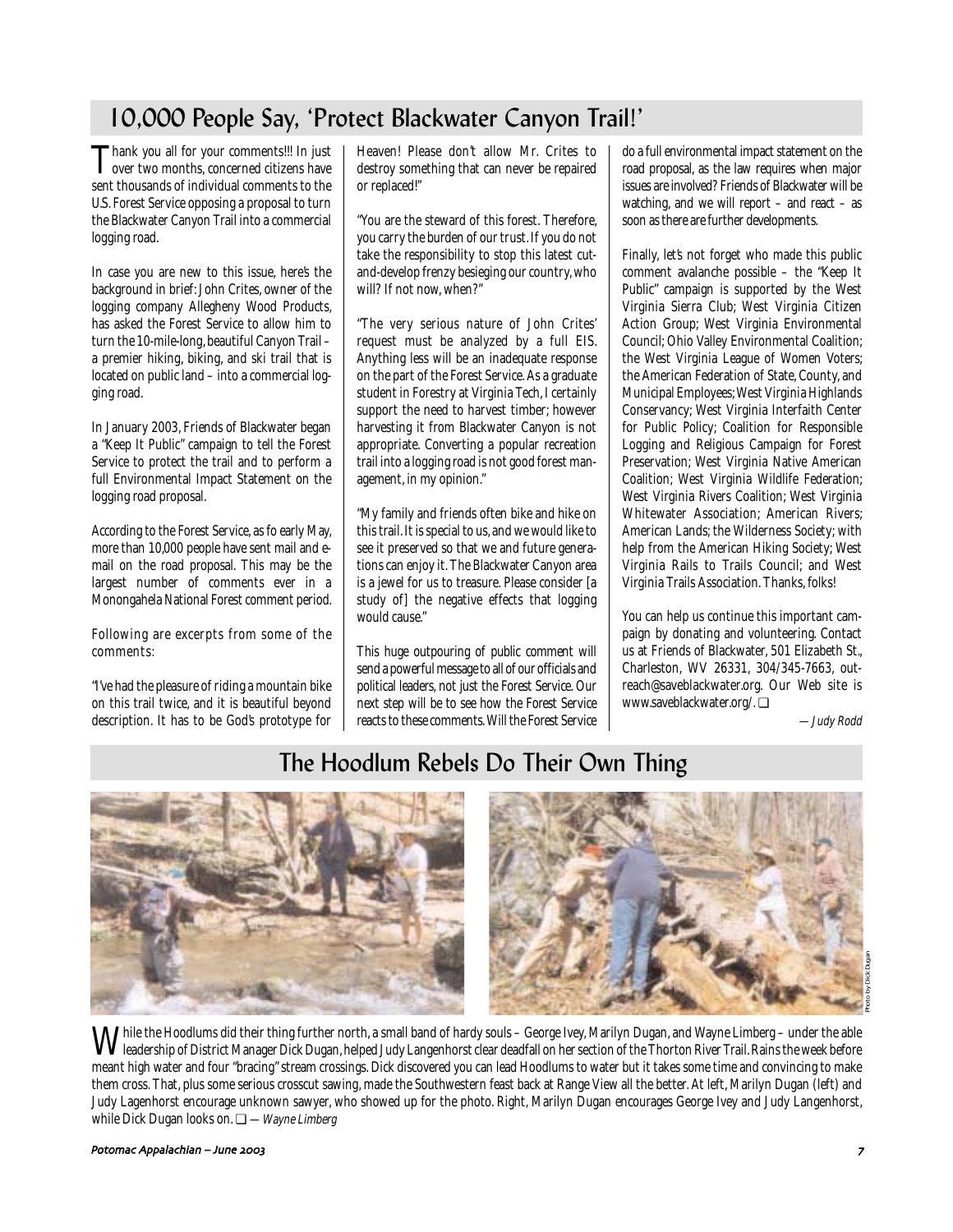### Canter, from page 1

against another one, hovering across the Trail and seemingly ready to fall. I didn't have a chainsaw, but I did have Rick's phone number, so I hiked to a local restaurant and called him. An hour later he was there with his chainsaw. At that moment, Hurricane Dennis hit with tremendous force. And there was Rick, in the middle of the downpour, cutting that leaner so that hikers could get safely through. That, to me, epitomized the man. ❏

—Tom Johnson, President





Left, Rick Canter displays his award, flanked by Ranger Tammy McCorkle and Superintendent Daniel Spedden of South Mountain Recreation Area. Ranger McCorkle and Superintendent Spedden nominated Rick for this award. Above, Rick Canter is joined by his mother Eloise and son Jeffrey (right), South Mountain Recreation Area ranger Tammy McCorkle and park superintendent Daniel Spedden to display the award."

### Trailhead, from page 19

from Blackburn. Sandi Marra's Shepard's Pie had everybody asking for seconds. It was much better than her fireside jokes later in the evening.

Later in April the crew began digging tread on a new trail laid out last year from Tulip Tree Cabin to SNP's Crusher Ridge Trailhead. Darwin and Eileen Lambert have graciously encouraged PATC to build a trail across their

Blue and White Crew regulars John Hebbe and Stan Turk prepare to remove a large blowdown from the Entry Run Trail. The crew removed scores of similar trees from the trail. The Entry Run Trail is the first new trail in SNP since the 1960s.



property to access the trailhead. Ask Darwin and Eileen about being snow-bound in Shaver Hollow during February's big snowstorm. While you are asking questions, ask Charlie Graf about the green trim on Tulip Tree Cabin – it has met with considerable discussion.

### Southwest Comes to SNP

In April, the North District Hoodlums worked on four sections of the AT and the Thornton River Trail in SNP, removing the last of winter blowdowns and rebuilding or adding new drainage devices along the way during their "Southwestern" work trip. Afterwards, the banditos and señoritas retired to the Indian Run hacieñda for a chilifest with authentic Tex-Mex cuisine and, after trying Tex Herbel's habanera salsa, it can safely be said that there was nary a dry eye in the house!

### Blackburn Caretakers

Bill Parlett, Sarah Clemmitt, and their 16 month-old daughter Kai arrived in early April to take over the caretaker duties for this season. They've already had to put up with a trail crew and a trail workshop. Welcome to PATC country, and enjoy Blackburn Trail Center!

Please send any interesting tale, technical advice, individual or group accomplishments, and trail maintenance questions to Trailhead, c/o Jon Rindt, 621 Skyline Forest Dr., Front Royal, VA 22630 or to jkrindt@shentel.net. ❏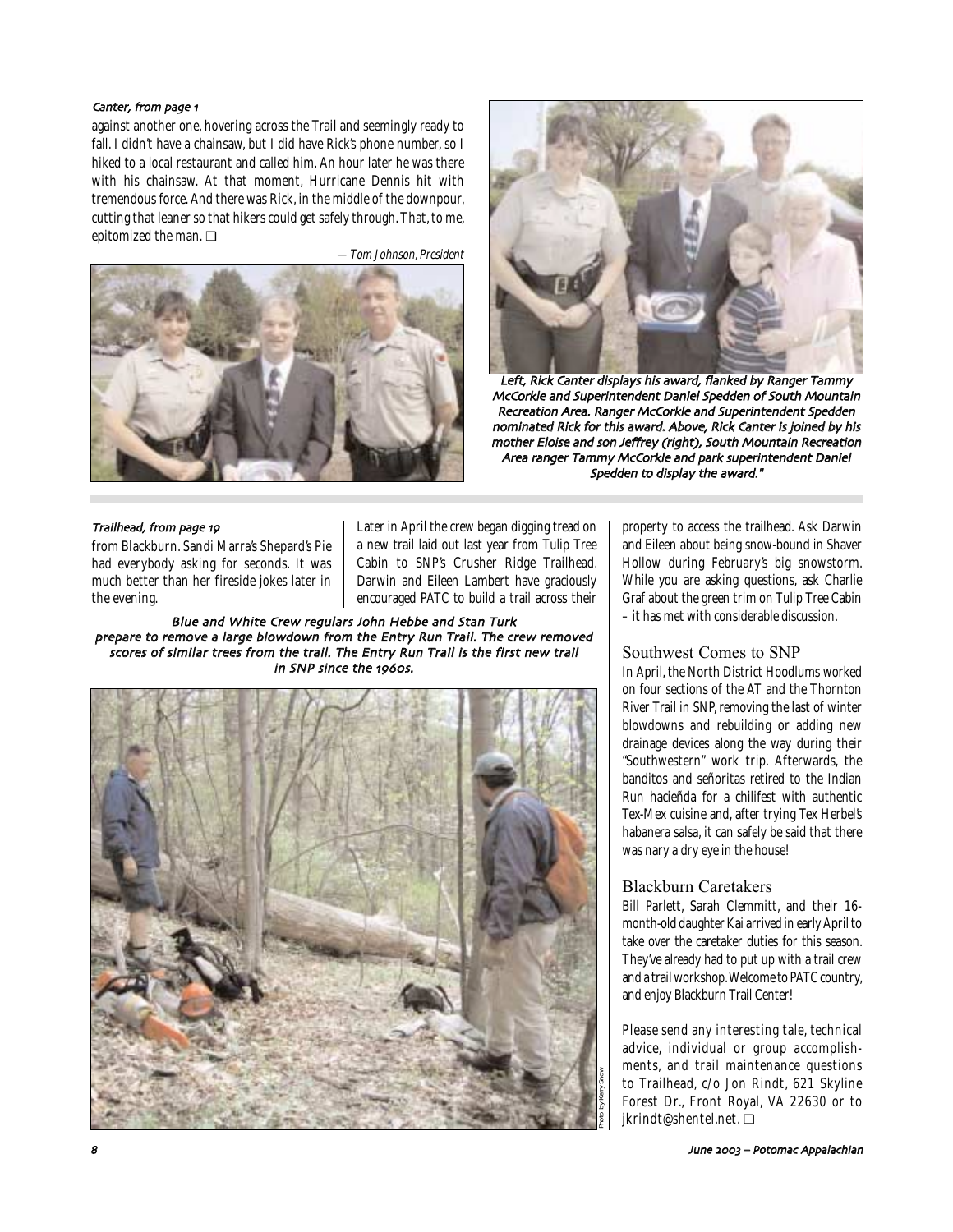# OOPS! Actually - Our Cabin Overseers Love Their Work

The Editor of the PA inappropriately labeled the "Bob Humphrey Look" decribed in last months report on the cabin Overseers meeting as a look of "outrage." This could not be further from the truth.

The look common to so many of our cabin builders when asked about when their cabins will be ready to go into the system is more a look of Benign Uncertainty.

It consists of a Mona Lisa grin and the movement of the eyes upward toward the forehead as though the answer lies there somewhere.

But ... it doesn't!

—Mel Merritt Cabins Operations Chair

## PATC Cabin Book Back on the Shelves!!

We know you've missed the chance to purchase one in the last few months so we printed more and they reflect the new cabin fee prices. Spring is here and the cabins await you.

Call, click, or come in to place an order. Contact Maureen Estes at 703/242-0693, Ext. 19; or place an order online at www.patc.net, or come on by the Headquarters sales office at 118 Park Street in Vienna, Va., to get yours.

The Single Copy Retail Price is \$5.50 (\$4.40 for PATC members). Add 4.5 percent tax for shipments to Virginia, and \$2.00 for mailings under \$10.00 or \$4.00 for mailings over \$10.00.

# **Get ready for the AT Conference, July 25-August 1**

Planning is underway for the 34th Biennial Meeting of the Appalachian Trail Conference, scheduled for July 25-August 1, 2003, in Waterville Valley in the White Mountains of New Hampshire. Check out the Web site at www.atc2003.org for more information on this opportunity. ❏

# DC Youths are Treated to the Outdoors

Forty-five inner city teenagers will be the recipients of a weekend designed to foster their appreciation for the outdoors, introduce wilderness skills and safety, and to have FUN. This program was developed jointly by PATC and the D.C. Department of Parks and Recreation. For each outing fifteen teenagers, with adult volunteers, will spend the weekend at Blackburn Trail Center and hike on the nearby AT. They will then share the history of nearby Harper's Ferry, Jefferson's Rock, and PATC's Highacre. As with any cabin experience, all participants will have responsibilities to share in the chores, cleanup, and cooking.

This program is designed as a learning experience, as well as a reward program, for innercity youth who have shown accomplishment. According to Mickey McDermott, who is spearheading this effort, "the program has generated a lot of excitement for the the inner city teenagers, the DC government, and PATC. This is a program that PATC has been trying to get off the ground for over five years." Corporate and academic sponsors/partners, as well as other hiking organizations' support are being sought and some have already expressed interest in contributing to this project.

The first weekend is scheduled for May 31- June 1, 2003. Additional weekends are scheduled for July 19-20, and August 16-17. To volunteer or for more information, contact Mickey at patcvolunteer@PATC.net. ❏

—Mickey McDermott

# Book Review: "Walkin' on the Happy Side of Misery, A Slice of Life on the AT"

'Walkin' on the Happy Side of Misery, A Slice of Life on the Appalachian Trail,' by J.R. "Model-T" Tate, Xlibris Publishing Corp., softcover, \$28.00.

 $A$ lthough hardly in the same league with the<br>AT hiking classics (such as Earl Shafer's "Walking With Spring" and Ed Garvey's "Appalachian Hiker"), Tate's tome offers pleasant reading for 2,000-milers as well as wannabes. It is a highly personal, often humorous narrative of his successful 1990 thru-hike, the first of three.

In addition to the usual moose, bear, deer, and mice of the trail, Tate reports seeing timber rattlesnakes and a cougar along the route. He falls in bull manure and nearly drowns in a rolling creek.

The retired Marine Corps officer presents realistic, engrossing portraits of the diverse thruhikers who joined him for much of his journey and adds an epilogue to chronicle what happened to them after the trail. He clearly kept up with fellow hikers afterward.

Some of the peaks that Tate calls difficult seemed easy for this reviewer, and vice versa. Such perceptions depend on different physical, emotional, and meteorological conditions at the time of each person's ascent. But few would disagree with his characterization of the infamous boulder-strewn mile of Maine's

Mahoosuc Notch as a "nightmarish obstacle course." The happy side of misery is properly balanced with the long-distance hiker's companions of hunger, pain, and diarrhea.

Tate's incessant dialogues with his alter ego, including mutual name-calling, and repeated references to his wife's withering stare (THE LOOK), may turn off some readers. The account would probably have been better without them. By compensation, "Model-T" is a master of simile, employing such apt phrases as "hypothermia began its snake-like coiling around my mind," that he felt like "a flyspeck on life's window pane," rain came "like a scared virgin," Long Creek Falls (Georgia) was "roaring louder than a dozen lions," and "summer pounced like a hot tiger." He also records some apt aphorisms about the trail.

It's not clear why Model-T calls "duct tape" "duck tape" on each reference. There is a graphic description of its use for wart removal.

There is a factual discrepancy (perhaps merely a typographical error) in the author's passage through PATC territory. He says Mary's Rock in Shenandoah National Park is 2,300 feet above the cloverleaf at Thornton Gap, when in reality it is only 1,300 feet.

Tate's warm, earthy account contains a score of black and white photographs; it would benefit from an index. ❏

—Reviewed by George Meek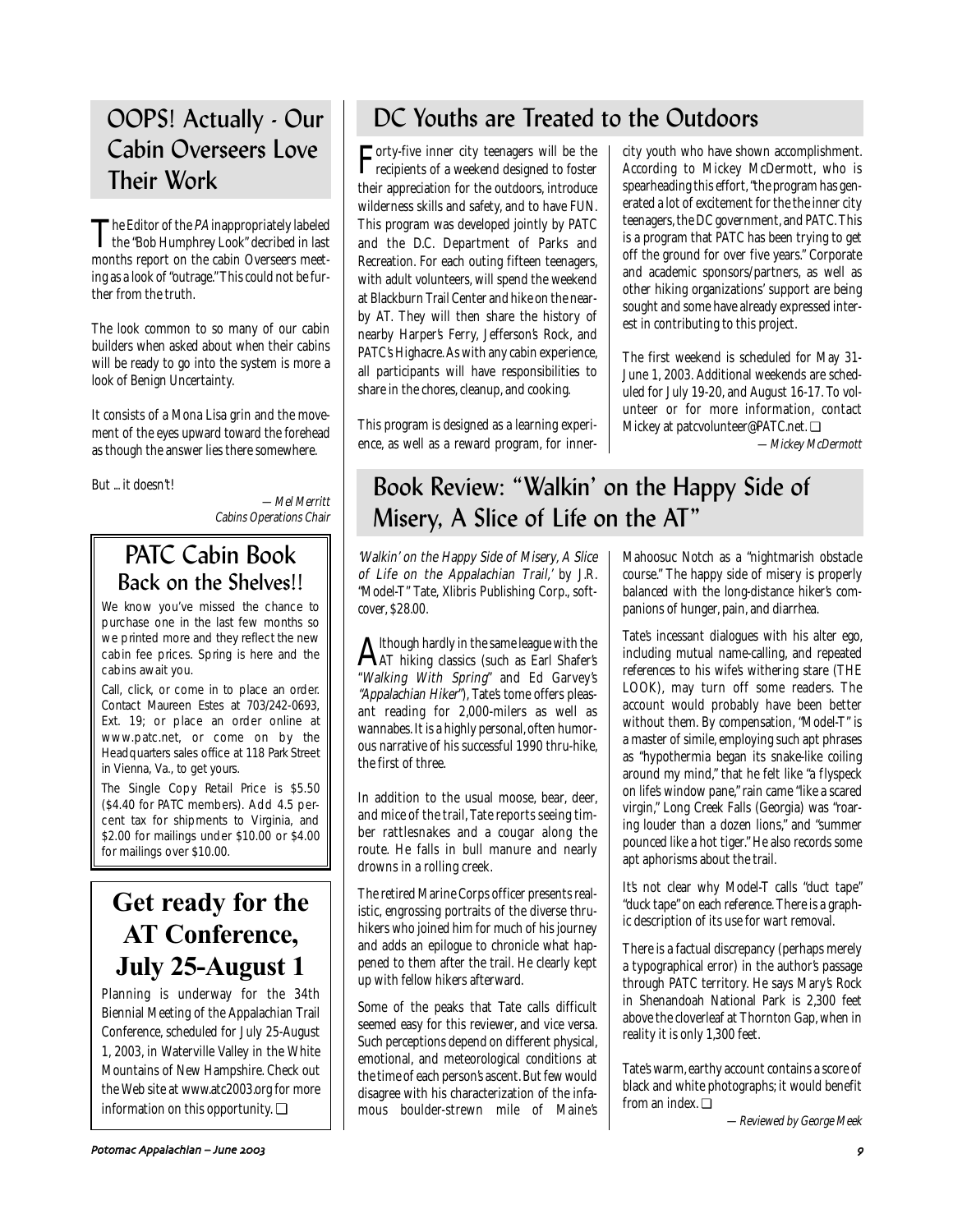# FORECAST

### Charlottesville Chapter

The Charlottesville Chapter hikes every Saturday; summer, winter, and in between. Hikes are usually 8 to 10 miles. We usually maintain trails on the last Saturday of the month. Meet at Sprint parking lot, 2307 Hydraulic Road, at 9 a.m., with food and water for the day. The majority of hikes are in the southern and central districts of Shenandoah National Park, with some in the north district and in George Washington National Forest. Our Chapter hikes are posted at www.patc.net/chapters/ char/hikes.html. INFO: Jere Bidwell 434/295-2143 or John Shannon 434/293-2953.

### North Chapter

The North Chapter of PATC conducts monthly trail work trips on the Maryland and Pennsylvania sections of the AT and on the Pennsylvania sections of the Tuscarora Trail. We also lead hikes on these and other trails. Maryland AT work trips are generally held on the first and third Saturdays – contact Mark Mitchell (mdtrail@yahoo.com) 301/461-7048 for information. Pennsylvania work trips are generally held on the AT on the first Saturday and on the Tuscarora on the third Saturday – contact Pete Brown (peter.brown4@worldnet.att.net) 410/343-1140. Pennsylvania AT work trips also include an optional Saturday night stay at the Gypsy Spring cabin. Dinner, breakfast, and camaraderie available. For information on upcoming hikes, contact Chris Firme (bncfirme@innernet.net) 717/794- 2855. For general chapter information, contact chapter president Pete Brown or visit the North Chapter home page: www.patc.net/chapters/north/.

### KEY to Forecast Activities

All events are marked for easy identification. Late changes or cancellations are listed on the weekly information tape (703/242-0965), which is updated on Sunday evening for the following seven days. The Forecast can also be found on PATC's Web site at www.patc.net/activities/forecast.html.

- ` Hiking Trips
- ~ Backpacking Trips
- .Trail Work Trips
- **i** Cabin/Shelter Work Trips
- $\ddot{\bullet}$  Special Events
- $\blacksquare$  Meetings
- $\mathcal{O}$  Classes

Note to all hike leaders: Please ask nonmembers on your hike if they would like to join PATC, then get names and addresses so a Club volunteer can send them information packets. Thanks!

### Northern Shenandoah Valley Chapter **Chapters**

The Northern Shenandoah Valley Chapter sponsors hikes in national and state parks and forests in the Shenandoah Valley vicinity, open to the public, on a monthly basis except during the winter. Hikes are posted in the Forecast. Other activities are in the NSV Chapter Newsletter. For<br>further information contact Lee Sheaffer information contact Lee (thumpers@visuallink.com) 540/955-0736.

### Southern Shenandoah Valley Chapter

Please refer to our Web site at www.ssvc.org or the one linked to the PATC Web site for descriptions of hikes and work trips. We usually hike in the southern and central districts of the SNP and in the GWNF. Contact the listed hike leader for information about a specific event, or contact Michael Seth 540/438-1301 for more information.

### West Virginia Chapter

Chapter meetings at Highacre are on the second Wednesday of Feb., Apr., Jun., Aug., Oct., and Dec. See Forecast for upcoming activities. For information about the chapter or to receive the newsletter, contact Judy Smoot 540/667-2036 or e-mail wvpatc@hotmail.com.

### Ski Touring Section

The Ski Touring Section has served since 1974 to introduce Washington area residents to crosscountry skiing and to provide cross-country skiing opportunities to experienced skiers. The Section sponsors winter weekend ski trips for all levels of skiers to nearby mountains in Maryland, West Virginia and Pennsylvania, as well as periodic social events year round. INFO: Steve Brickel 301/946-2520 or sbrickel@erols.com.

### Mountaineering Section

We're a diverse group of local Washington, DC area climbers. Young and old, male and female, crag rat, sport climber, and alpinist, active and armchair types – we all enjoy climbing in its many varieties. We also share common interests in promoting safe climbing, conserving the outdoors, developing new climbers' skills, representing the Washington area climbing community, and having fun! We provide instruction for those wanting to learn the basics – we're not a school, but we can get you started. We go climbing, either locally or further afield, nearly every weekend. In the winter we organize trips to the Ice Festivals in the Adirondacks and the White Mountains for beginning and advanced ice climbers. For further information contact Andy Britton, (tallandyb@aol.com) 703/622-1920, or (MackMuir@edisaurus.com).

### PATC Midweek Hikes

PATC's Vigorous Group hikes 8-10 miles at a fast pace; and the Easy Hikers hike 5-8 miles on trails with little elevation change. See below for scheduled trips; check the weekly tape (703/242-0965) on Thursday or Friday for any changes or additions.

### Other Clubs' Hikes

Capital and Wanderbirds hike on Sundays, traveling by bus and leaving from downtown, with suburban stops as well. Center Club, Northern Virginia Hiking Club and Sierra Club hike on both Saturdays and Sundays using carpools, which often leave from a suburban Metro stop. Schedules are available at PATC Headquarters and are published in area newspapers on Fridays. The schedule of West Virginia Highland Conservancy outings in the Monongahela National Forest and surrounding areas is on their web site at www.wvhighlands.org.

### **Meetings**

Meetings are held at PATC HQ, 118 Park Street, S.E., Vienna, VA unless otherwise noted.

### New Members (PATC) – First Wednesday

7:30 p.m. Curious about the Club? Want to learn more? The best way is to attend a New Members meeting (but you don't have to be new to qualify). Attend the meeting and find the mysteries of PATC revealed in full. Refreshments will be served. Directions to PATC: Take Rt. 23 into Vienna, Va. and turn east on Park St. (Rt.675) to 118 Park St. on your left. INFO: Jane Thompson 301/565-6704 x208.

### Mountaineering Section – Second Wednesday<br>8:00 p.m

p.m. – We meet every month unless noted in the Forecast. INFO: Mack Muir (MackMuir@edisaurus.com) 703/960-1697 or PATC's Web site: www.patc.net/chapters/mtn\_sect.

### Shenandoah Mountain Rescue Group

Business meeting – Last Tuesday, 7:30 p.m. INFO: Zeb Whitaker (zw@tdcarchitects.com) 703/255- 5034, then press #5.

### Meetings

### PATC Council – Second Tuesday

7:00 p.m. sharp. The PATC Council meets every month to conduct business of the Club and once a year for a Dinner meeting. All members are welcome. Come see how we make decisions about your Club. INFO: Wilson Riley (wriley@patc.net) 703/242-0693 x11.

### Trail Patrol – First Tuesday

7:30 p.m. Trail Patrol volunteers are PATC's goodwill trail ambassadors to the hiking public. They provide a visible, reassuring presence on the trails, educating the public on good hiking practices, minimum impact hiking, and camping ethics. Patrol members are trained in land navigation, emergency procedures, radio communications, and personal equipment. All patrol volunteers are also expected to become certified in a recognized basic first aid course. Some equipment and uniform items are provided upon completion of training. INFO: Kumait Jawdat 202/328-8137 or see our section in PATC's Web site: www.patc.net/volunteer/trailpatrol.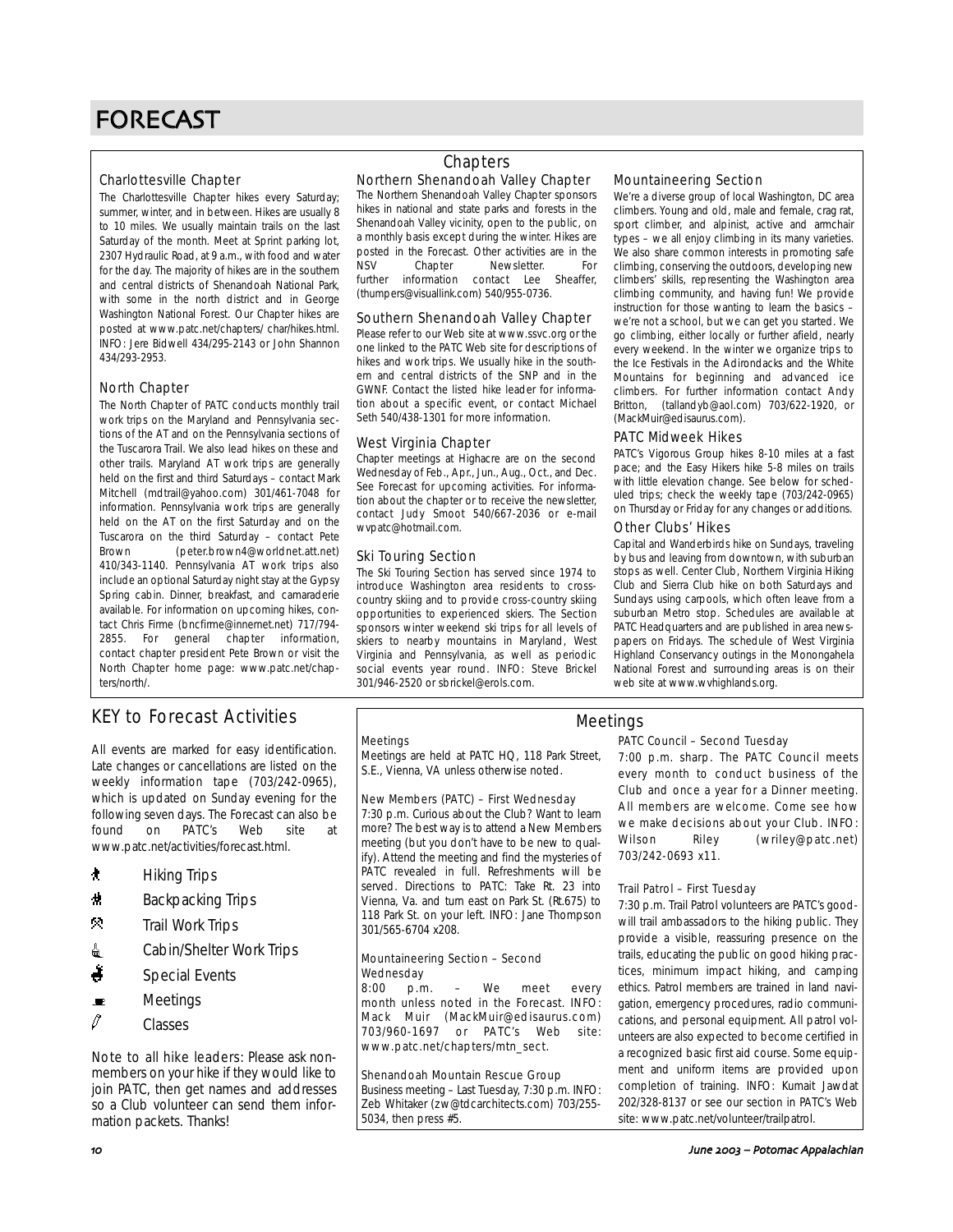### June

#### 1 (Sunday) DEADLINE - July Potomac Appalachian Headquarters, Vienna, VA

5:00 p.m. All items for the next issue of the newsletter due. Send Forecast events to PA-Forecast@patc.net and all other articles to PA@patc.net.

#### 1 (Sunday) SPECIAL EVENT - 25+ Year Members PATC Headquarters, Vienna, VA

The Club is having a party for our long-time members on Sunday, June 1 from 1:00 to 4:00 p.m. at PATC Headquarters. This will be exclusively for those who joined the Club 25 years or more ago. We are planning a fun afternoon for folks to see old friends, tour the Club HQ, look and laugh over old photos and have refreshments. Hope to see you then. Shuttle service from the Vienna Metro stop will be available from 1:00 to 2:00 p.m. and from Headquarters at the end of the party. Look for a member with a PATC sign. INFO: Pat Fankhauser at 703/242-0693, Extension 17.

3 (Tuesday)<br>■ MEETING - Trail Patrol, 7:30 p.m.

#### 3 (Tuesday) **N** HIKE - Vigorous Hikers Shenandoah National Park, VA

Begin with the scenic ascent up Little Devil Stairs, then connect to the Sugarloaf Trail to inspect the Laurel in season, join the AT to the Tuscarora, the Elkwallow Trail, the AT then descend via the Piney Branch Trail and the Hull School Trail for 4000 feet<br>and 17 miles. INFO: Chris Nolen and 17 miles. INFO: Chris Nolen (chrishiker@erols.com) 301/469-8931.

### 4 (Wednesday)<br> $\emph{7}$  CLASS - Kid's Outdoor Adventure (REI) Bailey's Crossroads, VA

7:30 p.m. Join REI's outdoor adventurers and explore some great places to take kids camping and some sure-fire exciting outdoor adventures for kids of all ages. We'll explore great spots from the mountains to the ocean, how to get started, necessary and helpful gear, camp safety, fun food, cool wildlife, and the art of sleeping in a tent. Join us for some great fun and bring the kids. INFO: Mark Nelson (mnelson@rei.com) 703/379-9400.

#### 4 (Wednesday) ` HIKE - Easy Hikers Jug Bay, Patuxent River Park, MD

Approx. 5 mile hike. Meet at 10:15 in parking lot near Park office. Hike preceded by 1 1/2 hour river cruise on the "Otter" with Park naturalist. Capacity 20 passengers. Reserve early. Directions: Beltway (I-495), Exit 11, go southeast on Pennsylvania Avenue (MD Rt.4) 6.2 miles to cut-off for Crain Highway. Bear right 0.2 mile to Park, then shortly left 1.8 miles to MD Rt. 301, ease right 0.6 mile to Croom Road (MD. Rt. 382), turn left 2.1 miles to Croom Airport Road, left again 2.1 miles to Park entrance road, and left once more to parking lot just beyond Visitor's Center. Total mileage 15.6 miles from Beltway. Bring lunch and water. INFO/RSVP: Suzanne or John Kominski 703/751-3026.

### 4 (Wednesday)

\MEETING - New Members (PATC), 7:30 p.m.

### 5 (Thursday)<br>∦ HIKE - In-Between Hike Glen Echo, MD

Glen Echo, Cabin John Creek and C&O Canal Towpath. Joint hike with Sierra Club, MWROP. A moderate/fast 9 miles. From beltway (1495) exit 41. Follow Clara Barton Parkway east where it will merge onto Cabin John Parkway. Go to Cabin John exit, left over bridge, right on MacArthur Boulevard and 1 mile to Glen Echo Park entrance. At end, ride Carousel and visit Clara Barton House. Start at 10:00 a.m., rain or shine. Bring water/lunch. No pets. INFO: Henri Comeau (henricomeau@aol.com) 703/451-7965.

### 7 (Saturday) <sup>a</sup> CLASS - Kids in Tents/Kids in bags (REI) Bailey's Crossroads, VA

12:00 noon – 2:00 p.m. Successful family camping adventures depend on food kids like, fun things to do, and a cool, but familiar place to rest and sleep. Getting kids, especially young children, acquainted with tents and sleeping bags before you go is a great way to make the adventure and the outdoors more exciting and less scary. Special personal camp pillows and stuffed camp "friends" are also great for getting kids to sleep. Bring the kids and get acquainted with tents and sleeping bags, night sounds, and fun activities like a sleeping bag stuffing contest. INFO: Mark Nelson (mnelson@rei.com) 703/379-9400.

#### 7 (Saturday)<br>∦ HIKE - Seneca Creek Greenway (REI) 쁘 Damascus, MD

Celebrate National Trails Day by doing 12-14 mile hike on new section of Montgomery county's most scenic stream-valley trail, with optional pause at turn-around spot to help volunteer crew clear another trail section. To carpool, meet at 9:00 a.m. at Garage Office sign in Shady Grove Metro station's<br>parking garage. INFO: Mark Nelson parking garage. INFO: Mark Nelson (mnelson@rei.com) 703/379-9400.

### 7 (Saturday)

### ,(Saturday)<br>风 TRAIL WORK TRIP - National Trails Day Seneca Creek, Damascus, MD

8:30 a.m.to 2:30 p.m. Join REI, MNCPPC, and the Seneca Creek Greenway Trail Coalition for a trail construction project. We'll be pushing north from Huntmaster Rd. toward the link with Magruder Branch. Finishing this segment will open up a continuous 30-mile trail from Damascus, Md. to the Potomac River at Riley's Lock on the C&O Towpath. Volunteers need to bring water, lunch, and work gloves. Any tools would be welcome. The work will include clearing corridor, some tread work and waterbars, invasive plant removal and blazing. INFO/RSVP: Mark Nelson (mnelson@rei.com) 703/379-9400 or respond to senecatrail.org Web site.

### HELP US GET FORECAST EVENTS RIGHT!

Send in your correctly formatted event (Date, type of event, location [city/county and state], description [including a member contact, phone, and e-mail contact]) before 5:00 p.m. on the first of the month before the publication, PA-Forecast@patc.net

7 (Saturday) . TRAIL WORK TRIP - South Mountaineers Appalachian Trail, MD The Trail House of Frederick, MD is sponsor-

ing the South Mountaineer's National Trails Day event for the third consecutive year. Thanks to owners Clyde and Gerry Hicks for their support of PATC. Join us for work on the trail and a hearty meal and social event in the park afterwards. INFO: Mark Mitchell (mdtrail@yahoo.com) 301/461-7048.



### Rock Creek Park, Washington, DC

8:15 a.m. to 12:00 p.m. There can't be a better way to celebrate National Trails Day than coming to Rock Creek Park for some trail work. Meet at the Rock Creek Nature Center. INFO: Mark Anderson (dc.trails@verizon.net) 202/462-7718 or Ranger Ken Ferebee 202/895-6221.



Set a good example and join the Yankee Clippers trail crew for a National Trails Day weekend work trip. Meet at US 30 and PA 233 at the parking lot of Caledonia State Park. Departure 9:00 a.m. sharp. INFO: Pete Brown (peter.brown4@ worldnet.att.net) 410/343-1140.

### 7 (Saturday)<br>∯SPECIAL EVENT - PATC National Trails Day - Dickey Ridge Visitor's Center Shenandoah National Park, VA

Trail Patrol is sponsoring an all-day event (10:00 a.m. to 5:00 p.m.) in the Shenandoah National Park with workshops that showcase such PATC activities as hiking and hike leadership, backpacking, Leave No Trace, trail building and maintenance, mountain rescue, safety in the outdoors and many others. Designed for both beginners and experienced outdoorsmen and women, the event will also feature hikes for people with a wide variety of experience and interests, including natural history, cultural history, botany, hiking for children, hiking for beginners and long-distance hiking (see boxed announcement, page 1). INFO: Kumait Jawdat (Kumait@jawdats.com) 202/328-8137 (6:00 p.m. to 9:00 p.m. or weekends).

### - 8 (Saturday - Sunday)<br>CLASS - OVERSEER WORKSHOP Shenandoah National Park, VA

Blue and White Crew & National Park Service. We will celebrate the Annual Spring Overseer Workshop. The workshop will be held at the Pinnacles Research Station. Participants may arrive on Friday evening to set up camp. The workshop starts promptly at 9:00 a.m. on Saturday and ends after lunch on Sunday. The registration fee is \$20 and covers dinner on Saturday and breakfast and lunch on Sunday. INFO: Kerry Snow (kerrysnow@comcast.net) 301/570-0596 or check the registration/info page at www.blueandwhitecrew.org.

### 10 (Tuesday) **N** HIKE - Vigorous Hikers Shenandoah National Park, VA

Another opportunity to view Laurel in Season, by ascending to Bear Church Rock, continuing to Cat Knob, returning on the Fork Mountain, Staunton River Trail with options up to 18 miles and 4300 feet of elevation gain. INFO: Chris Nolen elevation (chrishiker@erols.com) 301/469-8931.

10 (Tuesday)<br>■ MEETING - PATC Council, 7:00 p.m.

## FORECAST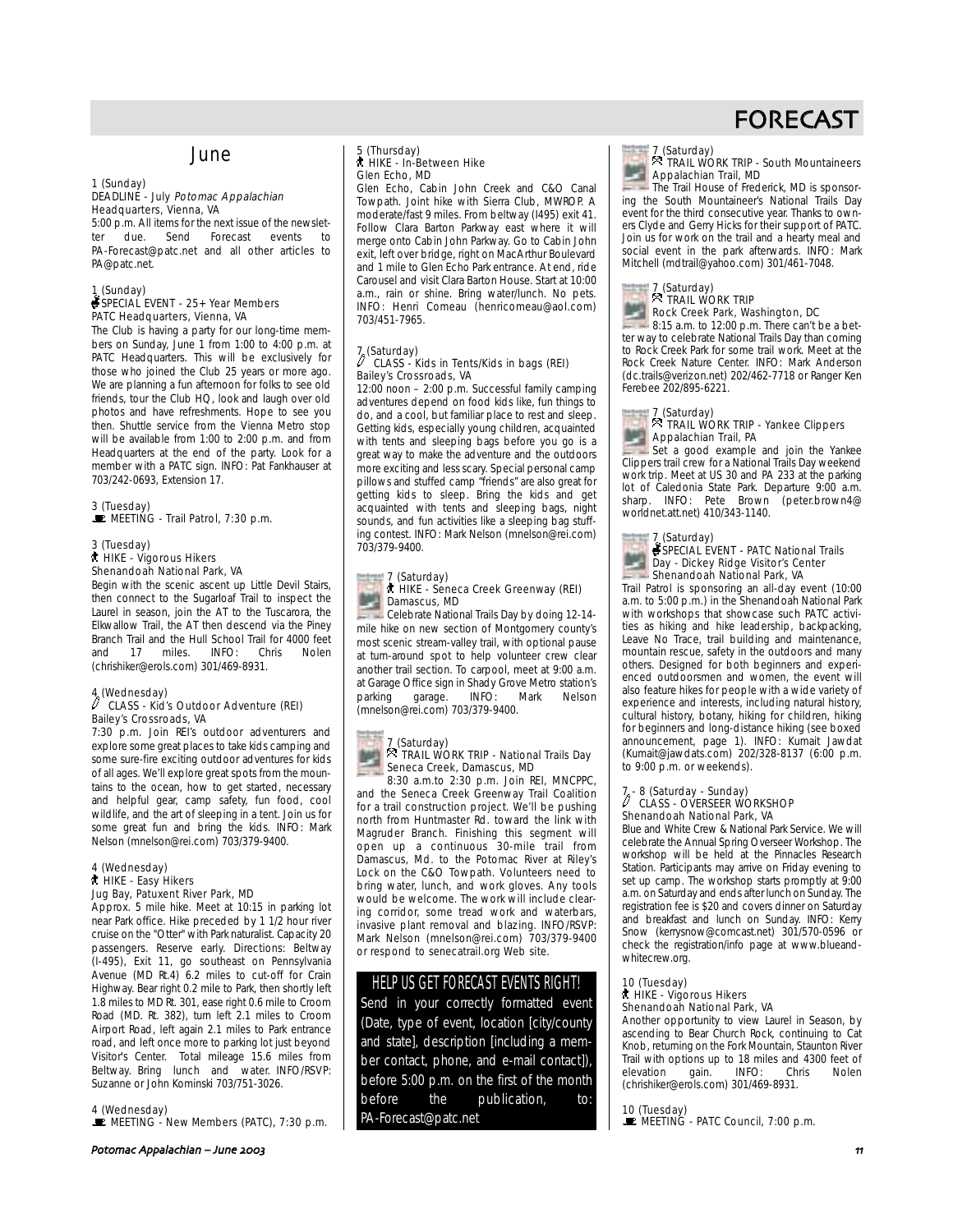# FORECAST

### 11 (Wednesday)<br>∦ HIKE - Easy Hikers Great Falls Park, VA

5-miles hike in the park. Bring lunch, water and your Golden Age Passport or pay entrance fee. We will meet at 10:15 a.m. in the parking lot next to the visitors' center. Directions: take Georgetown Pike at exit 44 from the Capital Beltway towards Great Falls. Turn right at the 1st stoplight into the Park. INFO: Sigrid Crane (introibo@worldnet.att.net) 703/938-0954.

### 11 (Wednesday)<br>■ MEETING - Mountaineering Section, 8:00 p.m.

### 11 (Wednesday)<br>■ MEETING - West Virginia Chapter, 7:00 p.m. High Acre House, Harpers Ferry, WV

Judy Smoot (wvpatc@hotmail.com) 540/667-2036; or Dave Jordahl (dave.jordahl@askdep.com) 301/834-7729.

### 14 (Saturday)<br> $\smash{\stackrel{>}{\mathcal{C}}}$  CLASS - Water Filtration Demo (REI) Bailey's Crossroads, VA

11:00 a.m. – 1:00 p.m. You never know what's in the water ... so you'd better remove it! Whether you're traveling overseas or just over the mountain, come in and discover what's necessary to avoid waterborne pathogens, try out various filters and enjoy a cool drink with REI's outdoor specialists. INFO: Mark Nelson (mnelson@rei.com) 703/379-9400.

### 14 (Saturday) <sup>a</sup> CLASS - Camp Cookery Clinic, Food Demo (REI) Bailey's Crossroads, VA

2:00 p.m. The weather can be lousy and the trail can be tough, but good hot food can save the day, and make a good outdoor adventure into a great one. REI's resident outdoor chef, Phil Caridi, will discuss and demonstrate preparation of some great recipes for base camp, backpacking, and light and fast packing. Phil will emphasize great taste, simple preparation, and quick clean-up. The clinic will be followed by a food tasting and recipe swap. So bring your appetites and your favorite recipes! INFO: Mark Nelson (mnelson@rei.com) 703/379-9400.

### 14 (Saturday) . TRAIL WORK TRIP - South Mountaineers Appalachian Trail, MD

Enjoy gardening? This is on a much grander scale. Enjoy the comraderie of other volunteers in the woods, making a difference and getting away from the city. INFO: Mark Mitchell (mdtrail@yahoo.com) 301/461-7048.

#### 14 - 15 (Saturday - Sunday) 14 - 15 (saturday - sunday)<br><sup>R</sup> TRAIL WORK TRIP - Cadillac Crew Shockeys Knob, VA

Near Gainesboro west of Winchester. Join the Cadillac Crew as we work to reopen a trail from High Rocks in the Sleepy Creek WMA to the old Tuscarora Trail. Some work may still be needed to assist the construction of a shelter on Shockeys Knob. Community dinner on Saturday night. Overnight at Brill Cabin. INFO: Fran Keenan (outdoorsnow@cox.net) 703/938-3973 or Jon Rindt (jkrindt@shentel.net) 540/635-6351.

#### 14 - 15 (Saturday - Sunday) 14 - 15 (Saturday - Sunday)<br><sup>5</sup> TRAIL WORK TRIP - Pass Mountain Shenandoah National Park, VA

Come join the overseers and District Manager as we take our annual whack at the persistent briars and weeds on the AT between Beahms Gap and Thornton Gap. A portion of this chronically overgrown section is in Wilderness. Overnight at Range View Cabin for all who are interested. The DM will prepare a special treat for dinner. Bring gloves, water, loppers, weeders and appropriate weather gear. INFO: John McCrea (mccreajf@aol.com) 610/352-9287.

#### 17 (Tuesday) \*\*\* (nacsaay)<br>\* HIKE - Vigorous Hikers Long Mountain, WV

16-mile out-and-back hike from Bucktail intersection of Long Mountain Trail to Rockcliff Lake (maybe a swim?) INFO: Cliff Noyes (cliff.noyes@juno.com) 703/451-5181.

### 18 (Wednesday)<br> $\smash{\stackrel{?}{\hspace{-.9cm}\nearrow}}$  CLASS - Trekking Solu Khumbu (REI) Bailey's Crossroads, VA

Everest Base Camp and Everyman's Summit: Kala Patar 7:30 p.m. Nepal is a country of amazing contrasts. Lowland jungles in the south rise to hills and fertile valleys around Kathmandu. From here the land rises to high, dry ranges and on to the snow capped peaks that include most of the top ten highest points on Earth. And while ascending Everest is obviously not for everyone, anyone in reasonable health can experience the adventure of a lifetime, trekking through Lukla, Namche and Thyang Boche in the shadow of Ama Dablam, and on to Everest Base Camp and an ascent of Kala Patar. Come along for an evening's trek with Dr. Glenn Goelhood, physician, world traveler and great story-teller, through the amazing land and cultures of Nepal. INFO: Mark Nelson (mnelson@rei.com) 703/379-9400.

#### 18 (Wednesday) ` HIKE - Easy Hikers Mason Neck, VA

Meet at 10:15 a.m. at Woodmarsh Trail. Hike about 4 easy miles in Mason Neck Wildlife Refuge and Mason Neck State Park. From beltway, take RT 611, Telegraph Road south. At 9.6 miles, stay in the middle lane marked by straight ahead arrow, to cross RT 1 and continue on RT 611, now called Colchester Road. After 1.8 miles, turn left on Gunston Road. Go 3.7 miles to right turn at sign for Mason Neck State Park. Go 0.6 mile to parking for Woodmarsh Trail on left. Bring lunch and binoculars if you wish; we may see eagles. Call if weather is doubtful. INFO: John and Suzanne Kominski 703/751-3026.

### 20 - 22 (Friday - Sunday)<br>**#** BACKPACKING TRIP - Bushwhacking Spruce Knob, WV

Ever wondered what lay beyond the trail's end? Or how about the "abandoned trail" listing on an older map? Come find out as we bushwhack through spruce and laurel, trying to find our own hidden Shangri-La. Strenuous. This trip is located on the highest mountain in WV, near Cass, WV. INFO: Susan Bly (sbly@shepherd.edu) 304/258-3319 between 7:00 p.m. and 9:00 p.m.

### 21 (Saturday)<br>/ CLASS - Backpacking: Light & Fast (REI) Bailey's Crossroads, VA

11:00 a.m. 12:30 p.m. Appalachian Trail throughhiker, Joe Rhoten believes in "going light" in order to cover more ground with less effort, and enjoy more. The first thing he does when planning a hike is ask, "What can I live/hike without?" Join Joe for an exploration of "What do I really need to hike with? Joe will cover stoves, hiking poles, boots, backpacks, clothing, sleeping bags. Joe will also discuss water and food preparation, first aid, trail hygiene, and where and how to camp and re-supply. INFO: Mark Nelson (mnelson@rei.com) 703/379-9400.

### 21 (Saturday)

#### ` HIKE - Appalachian Trail in northern Virginia Manassas Gap, VA

Fourth section of the northern Virginia series hikes. Ashby Gap to Manassas Gap, approximately 12 miles. Meet at 10:00 a.m. at Manassas Gap to set<br>up shuttles. INFO: Dave Jordahl shuttles. (dave.jordahl@askdep.com) 301/834-7729.

### 21 (Saturday)

### <sub>2.1</sub> (saturuay)<br>风 TRAIL WORK TRIP - Acme Treadway Crew Great Falls, VA

9:30 a.m. - 3:00 p.m. Join the Potomac Heritage Trail folks and PATC's ACME Treadway crew for a day of trail rebuilding – waterbars/checkdams – at beautiful Mather Gorge just downstream from Great Falls. Possible dinner afterwards. Meet at Great Falls (Virginia side) Visitor Center parking lot with good shoes and water. INFO: Bruce<br>Glendening (bglendening@yahoo.com) (bglendening@yahoo.com) 202/267-8011.

### 21 (Saturday) . TRAIL WORK TRIP - South Mountaineers Appalachian Trail, MD

The tenth of 19 South Mountaineers work events this year. Join our volunteer crew, enjoy the peace of the woods and go home happy if tired. INFO: Mark Mitchell (mdtrail@yahoo.com) 301/461-7048.

### 21 (Saturday)

<sub>2.1</sub> (saturuay)<br>风 TRAIL WORK TRIP - Yankee Clippers Trail Crew

### Tuscarora Trail, PA

For meeting place and other details, call or e-mail Pete Brown (peter.brown4@worldnet.att.net) 410/343-1140.

## 21 - 22 (Saturday - Sunday)<br><sup>2</sup> CLASS - Trail Patrol Training Glass House, Fort Valley, VA

This weekend course teaches the fundamental skills for joining the team that patrols, monitors and helps hikers along PATC's 1,000 miles of trails. Training topics include land navigation, Leave No Trace, equipment and clothing, how to communicate with hikers (scenario-based training), radio skills and Trail Patrol duties. Pre-registration required. INFO: Dave Paxton (explorewilderness@ yahoo.com) 304/344-0429 (6:00 p.m. to 9:00 p.m. evenings or weekends).

### 21-22 (Saturday - Sunday) . TRAIL WORK TRIP - North District Hoodlums North District, Shenandoah National Park, VA

Mediterranean - Buon giorno! Come and join the Hoodlums for a day of trail work and be rewarded afterwards with a sampling of the culinary delights of the Mediterranean region! The Hoodlums Trail Crew works on the AT in the North District of SNP, building rock steps and log waterbars, and engaging in similar other down-and-dirty treadwork chores by day, but after a good day's work, the crew settles down afterwards to enjoy the fruits of their labor in grand fashion via the theme meal and festivities at a facility within the park. No trail work experience is necessary and newcomers are always welcome. Come for the day, stay for the evening meal, camp out overnight in SNP – lots of options. What a way to spend a weekend! We meet at Piney River Ranger Station, MP 22 on Skyline Drive, at 10:00 a.m. on Saturday morning. Please reserve by mid-week prior. INFO/RSVP:<br>George Walters (gjwalters@starpower.net) (giwalters@starpower.net) 410/426-2724.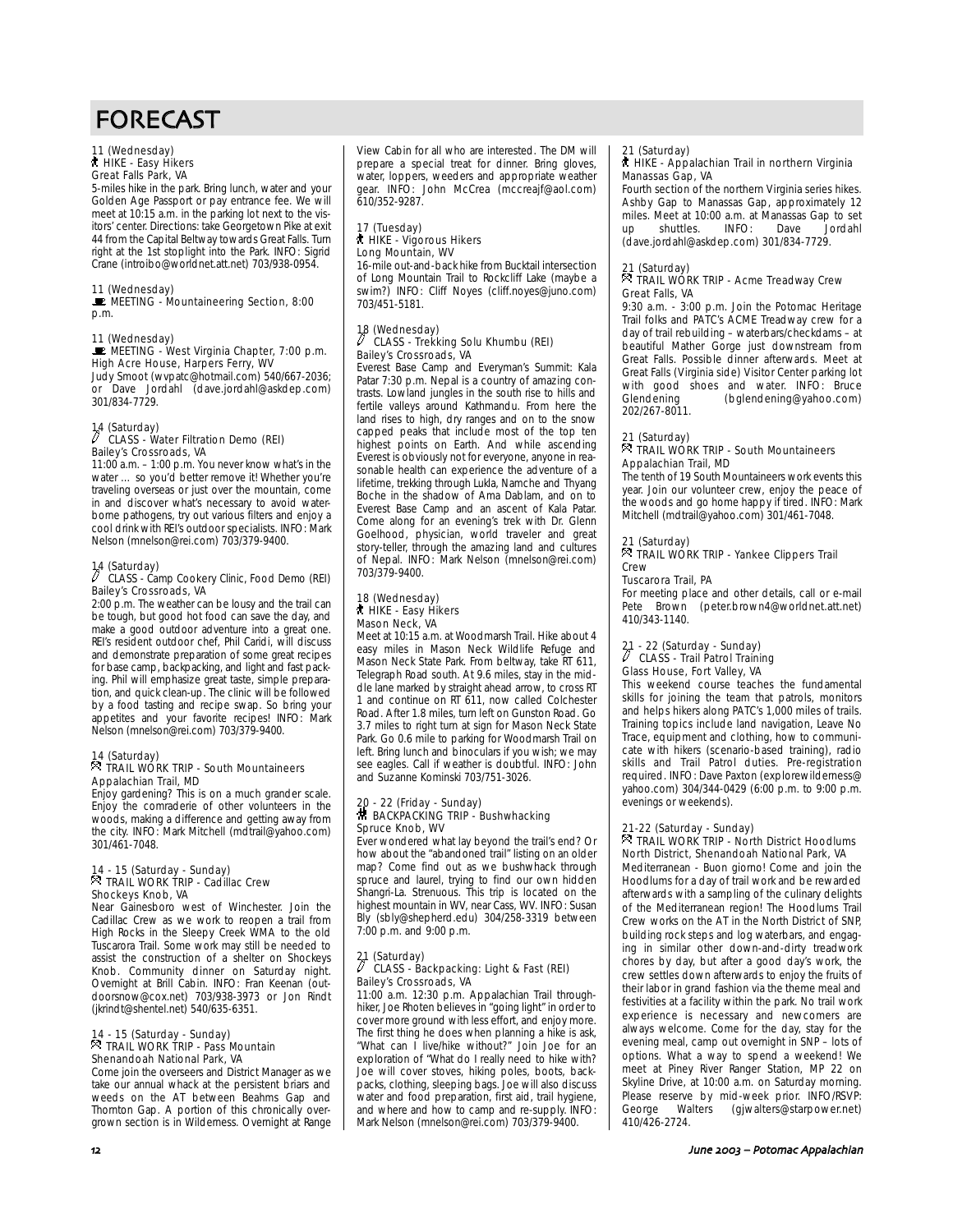### 21 - 22 (Saturday - Sunday) . TRAIL WORK TRIP - Shenandoah Bartenders

Central District - Shenandoah National Park, VA Learn how you can improve your tennis game training with a weed whip! Join us on Ridge Trail, and on the AT on Stonyman. Come prepared with the essentials, especially long pants. Plan on a dip in Broken Back Run. Overnighters will be tenting out, but Sunday breakfast will be at Skyland Lodge. INFO: Cathie Cummins 703/631-7421.

### 22 (Sunday) . TRAIL WORK TRIP - Gambrill State Park. Gambrill State Park, Frederick County, MD

Continuation of ongoing trail maintenance and relocation projects from last year on the Black Locust trail. Also, correction labels need to be placed onto hiking trail maps. Free trail maps to those who participate in putting labels on the maps. Meet at the Nature Center at 11:00 a.m. INFO: Dave Jordahl (dave.jordahl@askdep.com) 301/834-7729.

#### 24 (Tuesday) **A** HIKE - Vigorous Hikers Southern District - SNP, VA

Brown Mountain Overlook - Brown Mountain Trail, Big Run Portal Trail, Patterson Ridge Trail, AT, 13 mi. 3000 ft. with options for longer hike. INFO: Chris Nolen (chrishiker@erols.com) 301/469-8931.

24 (Tuesday)<br>■ MEETING - Shenandoah Mountain Rescue Group (Business meeting), 7:30 p.m.

### 25 (Wednesday)<br> $\hat{V}$  CLASS - Stove Operation, Maintenance (REI) Bailey's Crossroads, VA

7:30 p.m. Cold food is just fine, unless … it was meant to be hot; the weather is rainy and cold; you're tired and hungry from a long day's hike; you're the cook and your companions won't accept cold food. ... Nope. Cold food just won't do, so you need to operate and maintain your stove efficiently. Join REI's experienced stove mechanics for an evening of getting acquainted with stove design, operation and home and field maintenance. We'll cover liquid fuel and canister fuel models and their particular advantages, operation and ease of maintenance. INFO: Mark Nelson (mnelson@rei.com) 703/379-9400.

#### 25 (Wednesday) ` HIKE – Easy Hikers Seneca Creek State Park, Gaithersburg, MD

About 5 varied miles over rolling terrain. No pets allowed. Bring drinking water. Meet in the Visitor Center parking lot at 10:15 a.m. From the Beltway, exit to I-270 N. After about 7 mi. (at the exit for Rt. 370), move into the local lanes. Stay in the center of the 3 lanes. After the right-hand lane has disappeared and re-appeared, move into the right-hand lane. Take the next exit (for Rt. 124 West and Rt. 117 West); this is about 3 mi. after the move into the local lanes. Follow the signs for Rt. 117, which becomes Clopper Rd. (and is still Rt. 117). After 2.1 mi., turn left into the inconspicuous park entrance. After 0.1 mi., turn right toward the Visitor Center. In 0.1 mi., park at the end of the road. Since this is our last walk until September, we will lunch at Roy's Place in Gaithersburg after the hike. INFO: Sue King 703/356-6659.

#### 28 (Saturday) ` HIKE - K9 Trailblazers Ellicott City, MD

Daniels area of Patapsco Valley SP. We'll hike at a moderate pace through the woods and along the Patapsco River taking in the natural and historic sites along the way. The hike will be about 6 miles over mostly flat terrain with some moderate climbs at the

Potomac Appalachian – June ())\* 7\*

start. This is a joint hike with K9 Trailblazers, so well behaved dogs are welcome as long as you keep them leashed and scoop after them. Maps, chocolate, and dog biscuits provided at the trailhead. Bring snacks and water for you and your dog. Visit www.k9trailblazers.org for further details. INFO: Jeff Bolognese (jbolognese@k9trailblazers.org) 410/247-4434.

### 28 (Saturday) . TRAIL WORK TRIP - Rock Creek Park Washington, DC

8:15 a.m. to 12:00 p.m. Get in a trip before the Dog Days of summer hit. Meet at the Rock Creek Nature<br>Center. Contact: Mark Anderson Center. Contact: Mark Anderson (dc.trails@verizon.net) 202/462-7718 or Ranger Ken Ferebee 202/895-6221.

### 28 - 29 (Saturday - Sunday)<br> $\sqrt[3]{C}$  CLASS - Land Navigation (REI) Bailey's Crossroads, VA

10:30 a.m. to 5:30 p.m. on Saturday, and 8:30 a.m. to 4:30 p.m. on Sunday. This comprehensive twoday course teaches all skills necessary to use map and compass in an integrated land navigation system. The first day is spent in intensive classroom exercises concentrating on map reading and interpretation, position plotting, compass fundamentals, declination and azimuth. The second day is spent in Prince William Forest Park, primarily off-trail, engaging in practical navigation exercises of increasing complexity. The course fee is \$85 and includes workbook text, course materials, compass, map, grid reader, and lunch on Saturday. INFO/RSVP: Mark Nelson (mnelson@rei.com) 703/379-9400.

### 28 - 29 (Saturday - Sunday) . TRAIL WORK TRIP - Cadillac Crew Schairer Trail Center, VA

Near Elkton. Get views at Schairer and we hope to make them better. Join the Crew for some clearing projects on the Firestone Tract to include clearing around the Eaton Hollow Cabin currently under renovation. Community dinner on Saturday night. Overnight at<br>Schairer Cabin INFO: Fran Keenan Schairer Cabin. INFO: Fran Keenan (outdoorsnow@cox.net) 703/938-3973 or Jon Rindt (jkrindt@shentel.net) 540/635-6351.

### July

### 1 (Tuesday)

## DEADLINE - August *Potomac Appalachian*<br>Headquarters, Vienna, VA

5:00 p.m. All items for the next issue of the newsletter due. Send Forecast events to PA-Forecast@patc.net and all other articles to PA@patc.net.

1 (Tuesday)<br>■ MEETING - Trail Patrol, 7:30 p.m.

2 (Wednesday)<br>■ MEETING - New Members (PATC), 7:30 p.m.

8 (Tuesday)<br>■ MEETING - PATC Council, 7:00 p.m.

### 9 (Wednesday)<br>■ MEETING - Mountaineering Section, 8:00 p.m.

#### 12 (Saturday) ` HIKE - Appalachian Trail Waynesboro, VA

Rocky Mountain/Chimney Rocks section. Caledonia State Park to Old Forge Picnic area. 10.7 miles-moderate hike, elevation 1100 ft. This section of the AT will go past the Rocky Mountain with views of the small town of South Mountain. At Chimney Rocks one will be able to look east and see the

# FORECAST

Waynesboro Reservoir. We will descend the mountain and go past Tumbling Run shelters and end up at the picnic grounds at the Old Forge. Meet at 10:00 am at Caledonia State Park. INFO: Christopher Firm (bncfirme@innernet.net) 717/794-2855.

### 12 (Saturday) . TRAIL WORK TRIP - South Mountaineers Appalachian Trail, MD

If you like it warm, come out for this event and bring plenty of water. Some of our best work is done with sweat on our brows, moving rocks or weeding. INFO: Mark Mitchell (mdtrail@yahoo.com) 301/461-7048.

### 2 - 13 (Saturday - Sunday)<br>CLASS - Hike Leadership Training Prince William Forest Park, VA

See ad on page 14 for more details about this course.<br>
INFO: Ben Fernandez course. INFO: Ben Fernandez (www.trailpatrol.patc.net) 703/327-9788.

### 12 - 13 (Saturday-Sunday)<br>
CLASS - Wilderness First Aid Alexandria, VA

A program of the Wilderness Safety Council, this eighteen-hour class includes classroom study, hands-on practice, and results in a two-year certification. The cost is \$140. Registration is limited to 25 people. More information and registration at: http://wfa.net. INFO: Christopher Tate 703/836-8905

#### 12 - 13 (Saturday - Sunday) SPECIAL EVENT - PATC'S Annual Barbeque Blackburn Trail Center, Round Hill, VA

Come join us for a day of hiking, arts and craft activities for the kids, relaxing on the porch, and the best BBQ, some say, outside of Texas! Besides bringing good people together to enjoy great food, hiking, and the wonderful views from Blackburn, this event seeks to find new members as well as to raise funds for the Club. See page 5 in this PA for more information or contact: Caren or Blaine Robinson (imshemish@aol.com) 703/560-1361 before 9:00 p.m.

### 12 - 13 (Saturday - Sunday) . TRAIL WORK TRIP - Cadillac Crew Comus, MD

Join the crew as we work on the Northern Peaks Trail on Sugarloaf Mountain. Erosion control and tread repair are needed on this popular, heavily used trail. Community dinner on Saturday night. Overnight at Thompson's house near Leesburg. INFO: Trudy Thompson (going2home2@yahoo.com) 703/938- 3973 or Jon Rindt (jkrindt@shentel.net) 540/635- 6351.

#### 13 (Sunday) ` HIKE - AT Rattlesnake Run Pen Mar Park, MD

Old Forge Picnic area to Pen Mar Park-7.2 miles-moderate hike, elevation 700 ft. We will hike past the Deer Lick Shelters on our way to Pen Mar Park. Since it is a Sunday, as we cross Falls Creek we should be able to hear the band playing at the park. We will have views to the west from this park to be seen by all. Meet at 10:00 am at Pen Mar Park. INFO: Christopher Firm (bncfirme@innernet.net) 717/794-2855.

### 19 (Saturday)

### 19 (Saturday)<br>风 TRAIL WORK TRIP - Rock Creek Park Washington, DC

8:15 a.m. to noon. This is the only July work trip in Rock Creek Park. We take all comers. Meet at the Rock Creek Nature Center. INFO: Mark Anderson (dc.trails@verizon.net) 202/462-7718 or Ranger Ken Ferebee at 202/895-6221.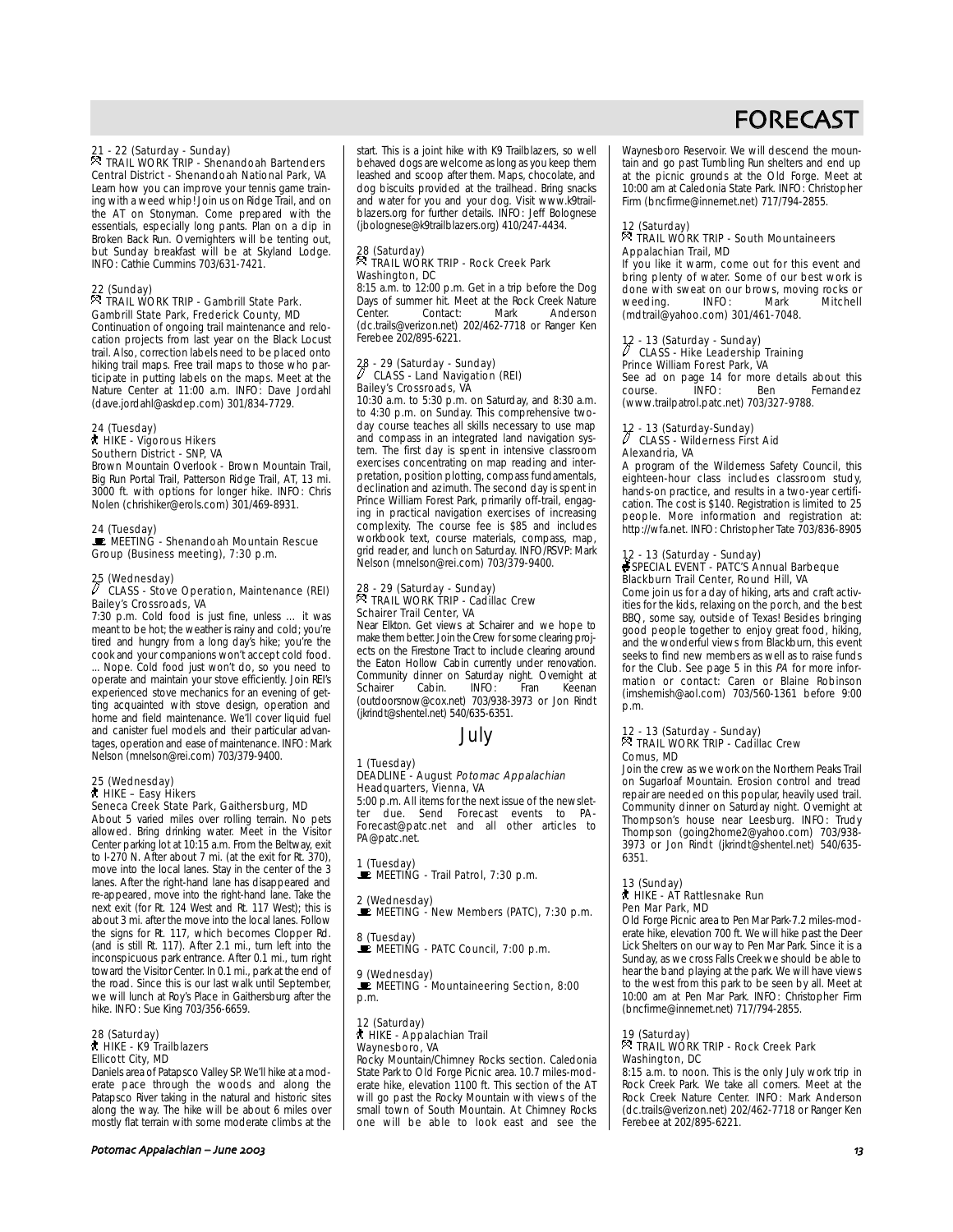## FORECAST

29 (Tuesday)<br>■ MEETING - Shenandoah Mountain Rescue Group (Business meeting), 7:30 p.m.

### 28, August 2 - 3 (Monday, Saturday - Sunday)  $\ell$  CLASS - Leave No Trace PATC Headquarters and SNP, VA

Leave No Trace Trainers Course will be held in a two-part series. The classroom instruction (introduction and planning) will be held Monday evening 7:30 p.m. to 9:45 p.m. The field experience will be a backpacking trip in the SNP. Instructors are LNT Masters from Trail Patrol. Goals: enhance LNT skills and ethics, and teach others the principles and practices of LNT. Pre-registration is required, space is limited, Fee: \$20, INFO: Anniell Miller (amill1@yahoo.com) 703/250-8113. ❏

### PATC Trail Patrol Presents Leave No Trace Trainers Course

July 28 (classroom) and August 2-3 (backpacking)

This course is designed for those who want to learn more about Leave No Trace (LNT) *and* want to help others better understand their impact on the backcountry. You will have opportunities in the indoor and outdoor classroom to learn more about LNT skills and ethics, to practice your LNT skills, and to gain confidence in helping others understand LNT.

After completing the course you will be certified as an LNT trainer. It is our hope that you will be willing to give LNT presentations to community groups if your schedule permits.

> **Indoor classroom instruction**: Monday, July 28, 2003 7:15 p.m. to 9:45 p.m.

**Outdoor Instruction**: (low-mileage backpacking weekend): Sat. – Sun. Aug. 2-3, 2003 Shenandoah National Park

Fee: \$20 (non-refundable)

For more information or to register (required), please e-mail Anniell Miller at amill1@yahoo.com or call 703/250-8113 (before 11:00 p.m.)

### Tails from the Woods by George Walters



O000!... FRESH PEANUT BUTTER !!... CARL, YOU CAN HAVE FIRST DIBS !... ME N' ERNIE WILL GO SECOND!"

# PATC Trail Patrol **Presents** Hike Leadership **Training**

### July 12 and 13, 2003

The Trail Patrol is hosting a Hike Leadership Training course on July 12 and 13 at Prince William Forest Park. The twoday course uses classroom and hands-on instruction to teach participants the essential skills for leading safe, enjoyable hikes with minimal environmental impact.

The topics to be covered include: Medical Emergencies, Planning, Personal Equipment, Leave No Trace, Leadership Skills, Standard Procedures, Emergency Procedures, and Navigation and Map Reading.

For more information, contact Ben Fernandez at 703/327-9788 or go to our Web site: www.trailpatrol.patc.net

## Thanks, Trail House

For the third consecutive year, The Trail House of Frederick, Md., is sponsoring the South Mountaineers' National Trails Day event on June 7. This year's event will be at Washington Monument State Park in Boonsboro, Md., beginning at 9:00 a.m.; come one, come all. The day will involve trail work with a social hour and a full catered meal afterwards. If interested, bring plenty of water, hiking boots, and gloves.

The Trail House, located at 17 S. Market St. in Frederick, Md., is western Maryland's premier outfitter. The Trail House can also be found online at www.trailhouse.com. A long-standing partner with PATC on and off the trails, The Trail House offers PATC Overseers a 15 percent discount on their order upon presentation of the Overseer card.

The South Mountaineers are grateful for the continued support from the Trail House and hope to extend this special relationship for many years to come. ❏

—Rick Cantor 2003 Maryland Governor's Volunteer and Service award winner (Thank you Tammy and Dan for the nomination!)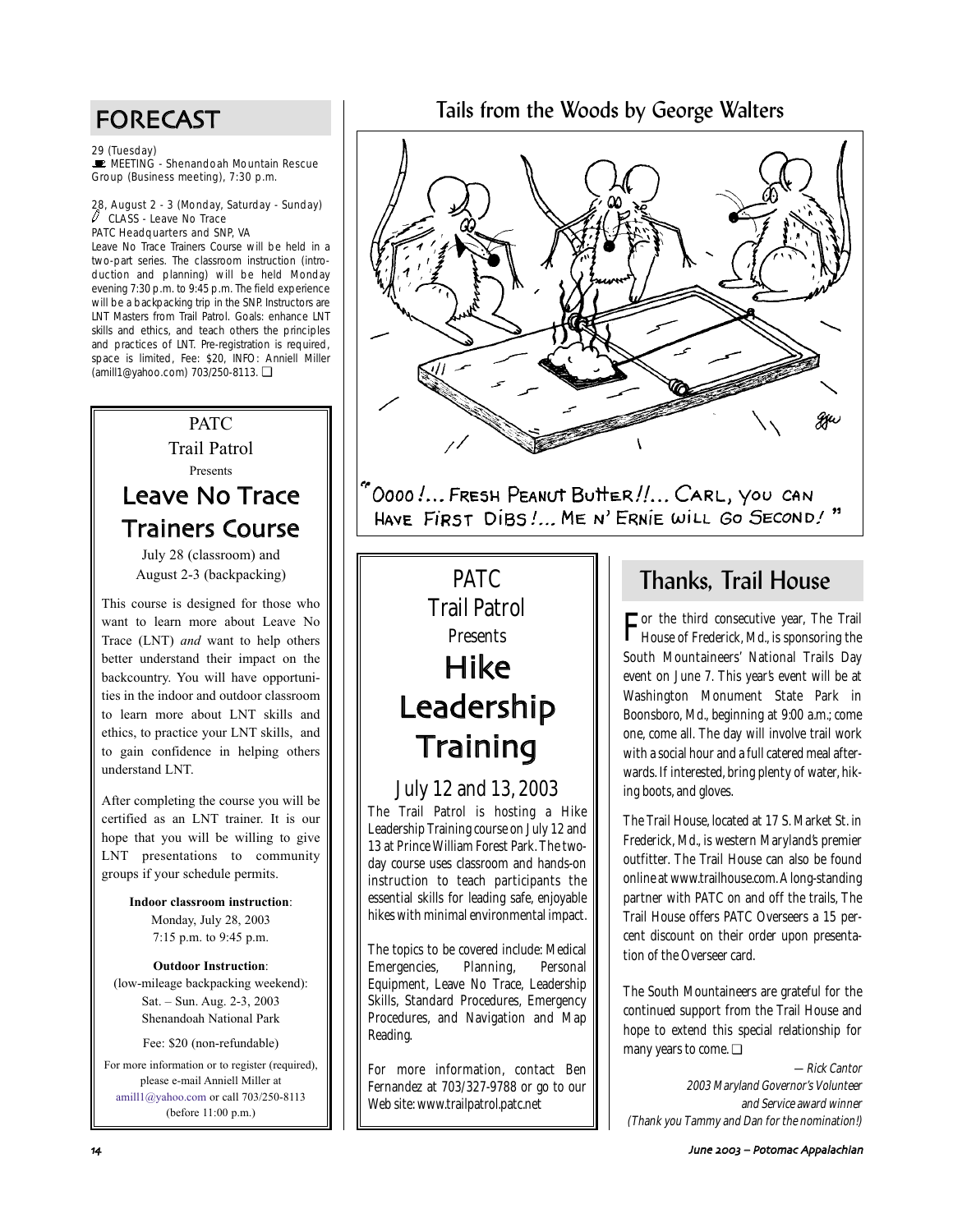# From the PATC Store

## PATC Publications

| ITEM #                    | <b>DESCRIPTION</b>                                                                                                           | RETAIL       | <b>MEMBER</b> |  |  |
|---------------------------|------------------------------------------------------------------------------------------------------------------------------|--------------|---------------|--|--|
| PA100<br>Map 1            | (ed. 9, 1998)<br>AT Cumberland Valley, PA (Susquehanna River to Route 94)                                                    | 6.00         | 4.80          |  |  |
| PA110<br>Map 2-3          | (ed. 9, 2000)<br>AT Michaux State Forest, PA (Route 94 to Route 30)                                                          | 6.00         | 4.80          |  |  |
| PA120<br>Map 4            | (ed. 8, 2000)<br>AT Michaux State Forest, PA (Route 30 to PA-MD State Line)                                                  | 6.00         | 4.80          |  |  |
| PA130<br>Map 5-6          | (ed. 16, 2002)<br>AT Maryland                                                                                                | 6.00         | 4.80          |  |  |
| PA140<br>Map 7            | (ed 13, 2000)<br>AT Northern Virginia (Potomac River to Snickers Gap)                                                        | 6.00         | 4.80          |  |  |
| PA150<br>Map 8            | (ed. 12, 2001)<br>AT Northern Virginia (Snickers Gap to Chester Gap)                                                         | 6.00         | 4.80          |  |  |
| PA160<br>Map 9            | AT Shenandoah National Park (North District)<br>(ed. 15, 1999)                                                               | 6.00         | 4.80          |  |  |
| PA170<br>Map 10           | (ed. 19, 2000)<br>AT Shenandoah National Park (Central District)                                                             | 6.00         | 4.80          |  |  |
| PA180<br>Map 11           | (ed. 14, 2001)<br>AT Shenandoah National Park (South District)                                                               | 6.00         | 4.80          |  |  |
| PA190<br>Map 12           | (ed. 9, 2002)<br>AT GWNF Pedlar District (Rockfish Gap to Tye River)                                                         | 6.00         | 4.80          |  |  |
| PA200<br>Map 13           | (ed. 4, 1999)<br>AT GWNF Pedlar District (Tye River to James River)                                                          | 6.00         | 4.80          |  |  |
| PA210<br>Map D            | (ed. 3, 2001)<br>Potomac River Gorge Area and Cabin John Trail                                                               | 6.00         | 4.80          |  |  |
| PA220<br>Map F            | (ed. 5, 2001)<br>Great North Mountain-North Half (Virginia/West Virginia)                                                    | 6.00         | 4.80          |  |  |
| PA230<br>Map G            | (ed. 7, 2002)<br>Massanutten Mountain-North Half (Signal Knob to New Market Gap)                                             | 6.00         | 4.80          |  |  |
| PA240<br>Map H            | (ed. 3, 1999)<br>Massanutten Mountain-South Half (New Market Gap to Mass. Peak)                                              | 6.00         | 4.80          |  |  |
| PA250<br>Map J            | (ed. 2, 1997)<br>Tuscarora Trail AT, PA to PA Route 641                                                                      | 6.00         | 4.80          |  |  |
| PA260<br>Map K            | (ed. 2, 1997)<br>Tuscarora Trail PA route 641 to Hancock, MD                                                                 | 6.00         | 4.80          |  |  |
| PA270<br>Map <sub>L</sub> | (ed. 2, 1996)<br>Tuscarora Trail (Hancock, MD, to Capon Springs, WV, and Cacapon St. Pk.)                                    | 6.00         | 4.80          |  |  |
| PA290<br>Map N            | (ed. 4, 2000)<br>Rock Creek Park Area, DC<br>PATC Elevation Profile of Appalachian Trail (Pine Grove Furnace to Rockfish Gap | 6.00         | 4.80<br>2.20  |  |  |
| PA300<br>PB100            | AT Guide Book #6 (ed. 16, 2000) Maryland and Northern Virginia                                                               | 2.75<br>8.00 | 6.40          |  |  |
| PB110                     | AT Guide Set #6 (AT Guide Book to MD and Northern VA with Maps 5-6, 7 & 8)                                                   | 22.00        | 17.60         |  |  |
| PB120                     | AT Guide Book #7 (ed. 12, 1999) Shenandoah National Park                                                                     | 10.00        | 8.00          |  |  |
| PB130                     | AT Guide Set #7 (AT Guide Book to Shenandoah National Park with Maps 9, 10 & 11)                                             | 24.00        | 19.20         |  |  |
| PB135                     | Guide to Great North Mountain Trails (ed. 1, 2001)                                                                           | 7.00         | 5.60          |  |  |
| PB140                     | Massanutten Guide Set (Guide to Massanutten Mountain with Maps G & H)                                                        | 16.00        | 12.80         |  |  |
| PC100                     | Circuit Hikes in Shenandoah National Park (ed. 14, 1996)                                                                     | 7.00         | 5.60          |  |  |
| PC110                     | Circuit Hikes in Virginia, West Virginia, Maryland, and Pennsylvania (ed. 6, 2000)                                           | 7.00         | 5.60          |  |  |
| PC115                     | Hikes in Western Maryland (ed. 1, 1997)                                                                                      | 7.00         | 5.60          |  |  |
| PC116                     | The Tuscarora Trail North (Guide to Maryland and Pennsylvania) (ed.3, 1997)                                                  | 7.00         | 5.60          |  |  |
| PC117                     | The Tuscarora Trail South (Guide to West Virginia and Virginia) (ed. 3, 1997)                                                | 7.00         | 5.60          |  |  |
| PC120                     | Hikes in the Washington Region: Part A Northern Maryland Counties (ed.4, 2001)                                               | 7.00         | 5.60          |  |  |
| PC130                     | Hikes in the Washington Region: Part B Northern Virginia Counties (ed. 3, 1993)                                              | 7.00         | 5.60          |  |  |
| PC140                     | Hikes in the Washington Region: Part C DC/Southern Maryland Counties (ed. 2, 1999)                                           | 7.00         | 5.60          |  |  |
| PC160                     | Guide to Massanutten Mountain (2000)                                                                                         | 7.00         | 5.60          |  |  |
| PC180                     | Hiking Guide to the Pedlar District, George Washington National Forest (ed. 2, 1990)                                         | 7.00         | 5.60          |  |  |
| PC190                     | Climbers' Guide to the Great Falls of the Potomac (2001)                                                                     | 12.95        | 10.36         |  |  |
| PC200                     | Carderock Past & Present: A Climbers Guide (1990)                                                                            | 7.00         | 5.60          |  |  |
| PC205                     | Pioneering Ascents (the origins of climbing in America)                                                                      | 14.00        | 11.20         |  |  |
| PC210                     | Clearing Trails in War Time                                                                                                  | 5.95         | 4.76          |  |  |
| PC220                     | Breaking Trail in the Central Appalachians - a narrative                                                                     | 12.50        | 10.00         |  |  |
| PC230                     | Lost Trails and Forgotten People: The Story of Jones Mountain (ed. 2, 1985)                                                  | 7.50         | 6.00          |  |  |
| PC240                     | The Dean Mountain Story (1982)                                                                                               | 5.50         | 4.40          |  |  |
| PC250                     | Shenandoah Heritage: The Story of the People Before the Park (6th printing, 2000)                                            | 10.00        | 8.00          |  |  |
| PC260                     | Shenandoah Vestiges: What the Mountain People Left Behind (4th printing, 2001)                                               | 6.00         | 5.00          |  |  |
| PC270                     | Shenandoah Secrets: The Story of the Park's Hidden Past (Revised 1998)                                                       | 12.95        | 10.36         |  |  |
| PC280                     | PATC Cabins Booklet (2001)                                                                                                   | 5.50         | 4.40          |  |  |
| PC300                     | Wildflowers of the Potomac Appalachians: A Hikers Guide (1979)                                                               | 2.50         | 2.00          |  |  |
| PC310                     | The Blue Hills of Maryland (ed. 1, 1993)                                                                                     | 14.00        | 11.20         |  |  |
| PC320                     | Memories of a Lewis Mountain Man (1993)                                                                                      | 8.00         | 6.40          |  |  |
| PD100                     | Map of the Stony Man Region of the Shenandoah National Park (Illustrated) (1964)                                             | 2.00         | 1.60          |  |  |
| PE120                     | PATC Member Decal                                                                                                            | N/A<br>N/A   | 1.00          |  |  |
| PE130<br>PE140            | PATC Member Patch<br>PATC Member Pin                                                                                         |              | 2.00<br>2.95  |  |  |
| PE150                     | PATC Ballpoint Pen with gift box                                                                                             | N/A<br>3.00  | 3.00          |  |  |
| PE250                     | Long Sleeve T-Shirts                                                                                                         | 20.00        | 20.00         |  |  |
| PE260                     | Short Sleeve T-Shirts                                                                                                        | 15.00        | 15.00         |  |  |
| PE265                     | Notecards with Drawings of 3 PATC Cabins (box of 10 with envelopes)                                                          | 4.00         | 4.00          |  |  |
| PE280                     | PATC Coffee Mugs<br>7.50<br>6.00                                                                                             |              |               |  |  |
| PE320                     | PATC HAT<br>12.00                                                                                                            |              |               |  |  |
| XX700                     | Natural History Guide to Common Woody Plants of the GWNF and SNP (1995)                                                      | 3.00         | 12.00<br>2.40 |  |  |
|                           |                                                                                                                              |              |               |  |  |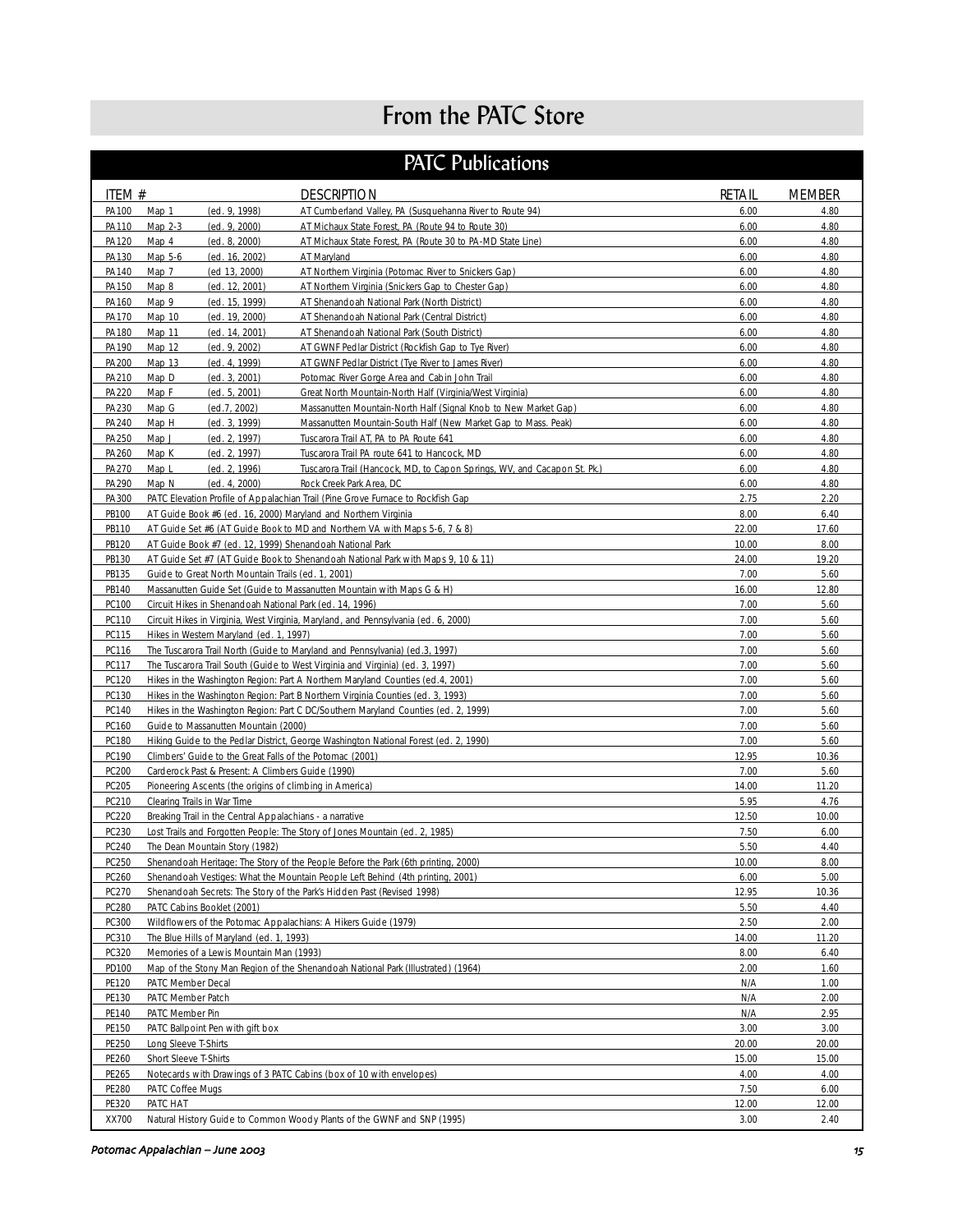# From the PATC Store

# Publications from Other Publishers

| 50 hikes in Northern Virginia (1998)<br>13.00<br>10.40<br>Appalachian Trail Names (David Edwin Lillard)<br>16.95<br>13.50<br>Appalachian Trail Thru-Hikers' Companion (1998)<br>10.00<br>8.00<br>Backpacker Magazine Guide to the AT (1989)<br>16.95<br>13.56<br>Camping and Backpacking with Children (1995)<br>16.95<br>13.56<br>Common Sense Medical Guide (1987)<br>15.00<br>12.00<br>Cross-Country Skiing<br>9.00<br>7.20<br>Exploring Washington on Foot<br>12.95<br>10.36<br>Finding Wildflowers in Washington/Baltimore Area (1995)<br>15.95<br>12.76<br>Food & Lodging Along the C&O Canal (1994)<br>3.00<br>2.40<br>Guide to the Mason-Dixon Trail System (1992) Map Series<br>15.12<br>12.60<br>Grandpa's Mountain (Carolyn Reeder)<br>4.99<br>3.99<br>Hikes to Waterfalls (1997)<br>3.00<br>2.40<br>Hiking Guide to the Monongahela National Forest (1999)<br>12.00<br>10.00<br>Hiking Virginia's National Forests (1998)<br>10.00<br>8.00<br>Hollow Boy By Rayner V. Snead (1995)<br>13.95<br>11.16<br>Insiders Guide to Virginia's Blue Ridge (1998)<br>15.00<br>12.00<br>Lightly on the Land<br>19.95<br>15.95<br>Moonshiner's Son by Carolyn Reeder<br>4.79<br>3.99<br>Mountaineering First Aid (1996)<br>7.00<br>5.60<br>Pennsylvania Hiking Trails<br>10.00<br>8.00<br>Rock Climbing (A Trailside how to Guide) (Don Mellor)<br>17.95<br>14.50<br>The 18 Cabins of Old Rag<br>5.00<br>5.00<br>The Appalachian Trail Backpacker (1994)<br>11.00<br>8.80<br>The C&O Canal Companion (1997)<br>23.50<br>19.60<br>The New Appalachian Trail (Ed Garvey) (1997)<br>11.95<br>14.95<br>The Potomac River and the C&O Canal (1992)<br>8.50<br>6.80<br>There are Mountains to Climb (1996)<br>12.95<br>10.36<br>Thru-hikers Handbook (Dan "Wingfoot" Bruce)<br>15.95<br>12.80<br>Towns along the Towpath<br>14.00<br>11.20<br>Towpath Guide to the C&O Canal (1999)<br>14.00<br>11.20<br>Trail Design, Construction and Maintenance 2000<br>14.95<br>11.96<br>Trails in Southwest Virginia (1997)<br>6.95<br>5.50 | <b>DESCRIPTION</b> | RFTAIL | <b>MFMBFR</b> |
|----------------------------------------------------------------------------------------------------------------------------------------------------------------------------------------------------------------------------------------------------------------------------------------------------------------------------------------------------------------------------------------------------------------------------------------------------------------------------------------------------------------------------------------------------------------------------------------------------------------------------------------------------------------------------------------------------------------------------------------------------------------------------------------------------------------------------------------------------------------------------------------------------------------------------------------------------------------------------------------------------------------------------------------------------------------------------------------------------------------------------------------------------------------------------------------------------------------------------------------------------------------------------------------------------------------------------------------------------------------------------------------------------------------------------------------------------------------------------------------------------------------------------------------------------------------------------------------------------------------------------------------------------------------------------------------------------------------------------------------------------------------------------------------------------------------------------------------------------------------------------------------------------------------------------------------------------------------------------------------------------------------------------|--------------------|--------|---------------|
|                                                                                                                                                                                                                                                                                                                                                                                                                                                                                                                                                                                                                                                                                                                                                                                                                                                                                                                                                                                                                                                                                                                                                                                                                                                                                                                                                                                                                                                                                                                                                                                                                                                                                                                                                                                                                                                                                                                                                                                                                            |                    |        |               |
|                                                                                                                                                                                                                                                                                                                                                                                                                                                                                                                                                                                                                                                                                                                                                                                                                                                                                                                                                                                                                                                                                                                                                                                                                                                                                                                                                                                                                                                                                                                                                                                                                                                                                                                                                                                                                                                                                                                                                                                                                            |                    |        |               |
|                                                                                                                                                                                                                                                                                                                                                                                                                                                                                                                                                                                                                                                                                                                                                                                                                                                                                                                                                                                                                                                                                                                                                                                                                                                                                                                                                                                                                                                                                                                                                                                                                                                                                                                                                                                                                                                                                                                                                                                                                            |                    |        |               |
|                                                                                                                                                                                                                                                                                                                                                                                                                                                                                                                                                                                                                                                                                                                                                                                                                                                                                                                                                                                                                                                                                                                                                                                                                                                                                                                                                                                                                                                                                                                                                                                                                                                                                                                                                                                                                                                                                                                                                                                                                            |                    |        |               |
|                                                                                                                                                                                                                                                                                                                                                                                                                                                                                                                                                                                                                                                                                                                                                                                                                                                                                                                                                                                                                                                                                                                                                                                                                                                                                                                                                                                                                                                                                                                                                                                                                                                                                                                                                                                                                                                                                                                                                                                                                            |                    |        |               |
|                                                                                                                                                                                                                                                                                                                                                                                                                                                                                                                                                                                                                                                                                                                                                                                                                                                                                                                                                                                                                                                                                                                                                                                                                                                                                                                                                                                                                                                                                                                                                                                                                                                                                                                                                                                                                                                                                                                                                                                                                            |                    |        |               |
|                                                                                                                                                                                                                                                                                                                                                                                                                                                                                                                                                                                                                                                                                                                                                                                                                                                                                                                                                                                                                                                                                                                                                                                                                                                                                                                                                                                                                                                                                                                                                                                                                                                                                                                                                                                                                                                                                                                                                                                                                            |                    |        |               |
|                                                                                                                                                                                                                                                                                                                                                                                                                                                                                                                                                                                                                                                                                                                                                                                                                                                                                                                                                                                                                                                                                                                                                                                                                                                                                                                                                                                                                                                                                                                                                                                                                                                                                                                                                                                                                                                                                                                                                                                                                            |                    |        |               |
|                                                                                                                                                                                                                                                                                                                                                                                                                                                                                                                                                                                                                                                                                                                                                                                                                                                                                                                                                                                                                                                                                                                                                                                                                                                                                                                                                                                                                                                                                                                                                                                                                                                                                                                                                                                                                                                                                                                                                                                                                            |                    |        |               |
|                                                                                                                                                                                                                                                                                                                                                                                                                                                                                                                                                                                                                                                                                                                                                                                                                                                                                                                                                                                                                                                                                                                                                                                                                                                                                                                                                                                                                                                                                                                                                                                                                                                                                                                                                                                                                                                                                                                                                                                                                            |                    |        |               |
|                                                                                                                                                                                                                                                                                                                                                                                                                                                                                                                                                                                                                                                                                                                                                                                                                                                                                                                                                                                                                                                                                                                                                                                                                                                                                                                                                                                                                                                                                                                                                                                                                                                                                                                                                                                                                                                                                                                                                                                                                            |                    |        |               |
|                                                                                                                                                                                                                                                                                                                                                                                                                                                                                                                                                                                                                                                                                                                                                                                                                                                                                                                                                                                                                                                                                                                                                                                                                                                                                                                                                                                                                                                                                                                                                                                                                                                                                                                                                                                                                                                                                                                                                                                                                            |                    |        |               |
|                                                                                                                                                                                                                                                                                                                                                                                                                                                                                                                                                                                                                                                                                                                                                                                                                                                                                                                                                                                                                                                                                                                                                                                                                                                                                                                                                                                                                                                                                                                                                                                                                                                                                                                                                                                                                                                                                                                                                                                                                            |                    |        |               |
|                                                                                                                                                                                                                                                                                                                                                                                                                                                                                                                                                                                                                                                                                                                                                                                                                                                                                                                                                                                                                                                                                                                                                                                                                                                                                                                                                                                                                                                                                                                                                                                                                                                                                                                                                                                                                                                                                                                                                                                                                            |                    |        |               |
|                                                                                                                                                                                                                                                                                                                                                                                                                                                                                                                                                                                                                                                                                                                                                                                                                                                                                                                                                                                                                                                                                                                                                                                                                                                                                                                                                                                                                                                                                                                                                                                                                                                                                                                                                                                                                                                                                                                                                                                                                            |                    |        |               |
|                                                                                                                                                                                                                                                                                                                                                                                                                                                                                                                                                                                                                                                                                                                                                                                                                                                                                                                                                                                                                                                                                                                                                                                                                                                                                                                                                                                                                                                                                                                                                                                                                                                                                                                                                                                                                                                                                                                                                                                                                            |                    |        |               |
|                                                                                                                                                                                                                                                                                                                                                                                                                                                                                                                                                                                                                                                                                                                                                                                                                                                                                                                                                                                                                                                                                                                                                                                                                                                                                                                                                                                                                                                                                                                                                                                                                                                                                                                                                                                                                                                                                                                                                                                                                            |                    |        |               |
|                                                                                                                                                                                                                                                                                                                                                                                                                                                                                                                                                                                                                                                                                                                                                                                                                                                                                                                                                                                                                                                                                                                                                                                                                                                                                                                                                                                                                                                                                                                                                                                                                                                                                                                                                                                                                                                                                                                                                                                                                            |                    |        |               |
|                                                                                                                                                                                                                                                                                                                                                                                                                                                                                                                                                                                                                                                                                                                                                                                                                                                                                                                                                                                                                                                                                                                                                                                                                                                                                                                                                                                                                                                                                                                                                                                                                                                                                                                                                                                                                                                                                                                                                                                                                            |                    |        |               |
|                                                                                                                                                                                                                                                                                                                                                                                                                                                                                                                                                                                                                                                                                                                                                                                                                                                                                                                                                                                                                                                                                                                                                                                                                                                                                                                                                                                                                                                                                                                                                                                                                                                                                                                                                                                                                                                                                                                                                                                                                            |                    |        |               |
|                                                                                                                                                                                                                                                                                                                                                                                                                                                                                                                                                                                                                                                                                                                                                                                                                                                                                                                                                                                                                                                                                                                                                                                                                                                                                                                                                                                                                                                                                                                                                                                                                                                                                                                                                                                                                                                                                                                                                                                                                            |                    |        |               |
|                                                                                                                                                                                                                                                                                                                                                                                                                                                                                                                                                                                                                                                                                                                                                                                                                                                                                                                                                                                                                                                                                                                                                                                                                                                                                                                                                                                                                                                                                                                                                                                                                                                                                                                                                                                                                                                                                                                                                                                                                            |                    |        |               |
|                                                                                                                                                                                                                                                                                                                                                                                                                                                                                                                                                                                                                                                                                                                                                                                                                                                                                                                                                                                                                                                                                                                                                                                                                                                                                                                                                                                                                                                                                                                                                                                                                                                                                                                                                                                                                                                                                                                                                                                                                            |                    |        |               |
|                                                                                                                                                                                                                                                                                                                                                                                                                                                                                                                                                                                                                                                                                                                                                                                                                                                                                                                                                                                                                                                                                                                                                                                                                                                                                                                                                                                                                                                                                                                                                                                                                                                                                                                                                                                                                                                                                                                                                                                                                            |                    |        |               |
|                                                                                                                                                                                                                                                                                                                                                                                                                                                                                                                                                                                                                                                                                                                                                                                                                                                                                                                                                                                                                                                                                                                                                                                                                                                                                                                                                                                                                                                                                                                                                                                                                                                                                                                                                                                                                                                                                                                                                                                                                            |                    |        |               |
|                                                                                                                                                                                                                                                                                                                                                                                                                                                                                                                                                                                                                                                                                                                                                                                                                                                                                                                                                                                                                                                                                                                                                                                                                                                                                                                                                                                                                                                                                                                                                                                                                                                                                                                                                                                                                                                                                                                                                                                                                            |                    |        |               |
|                                                                                                                                                                                                                                                                                                                                                                                                                                                                                                                                                                                                                                                                                                                                                                                                                                                                                                                                                                                                                                                                                                                                                                                                                                                                                                                                                                                                                                                                                                                                                                                                                                                                                                                                                                                                                                                                                                                                                                                                                            |                    |        |               |
|                                                                                                                                                                                                                                                                                                                                                                                                                                                                                                                                                                                                                                                                                                                                                                                                                                                                                                                                                                                                                                                                                                                                                                                                                                                                                                                                                                                                                                                                                                                                                                                                                                                                                                                                                                                                                                                                                                                                                                                                                            |                    |        |               |
|                                                                                                                                                                                                                                                                                                                                                                                                                                                                                                                                                                                                                                                                                                                                                                                                                                                                                                                                                                                                                                                                                                                                                                                                                                                                                                                                                                                                                                                                                                                                                                                                                                                                                                                                                                                                                                                                                                                                                                                                                            |                    |        |               |
|                                                                                                                                                                                                                                                                                                                                                                                                                                                                                                                                                                                                                                                                                                                                                                                                                                                                                                                                                                                                                                                                                                                                                                                                                                                                                                                                                                                                                                                                                                                                                                                                                                                                                                                                                                                                                                                                                                                                                                                                                            |                    |        |               |
|                                                                                                                                                                                                                                                                                                                                                                                                                                                                                                                                                                                                                                                                                                                                                                                                                                                                                                                                                                                                                                                                                                                                                                                                                                                                                                                                                                                                                                                                                                                                                                                                                                                                                                                                                                                                                                                                                                                                                                                                                            |                    |        |               |
|                                                                                                                                                                                                                                                                                                                                                                                                                                                                                                                                                                                                                                                                                                                                                                                                                                                                                                                                                                                                                                                                                                                                                                                                                                                                                                                                                                                                                                                                                                                                                                                                                                                                                                                                                                                                                                                                                                                                                                                                                            |                    |        |               |
|                                                                                                                                                                                                                                                                                                                                                                                                                                                                                                                                                                                                                                                                                                                                                                                                                                                                                                                                                                                                                                                                                                                                                                                                                                                                                                                                                                                                                                                                                                                                                                                                                                                                                                                                                                                                                                                                                                                                                                                                                            |                    |        |               |

| Undying Past of the Shenandoah National Park   | 18.95 | 15.16 |
|------------------------------------------------|-------|-------|
| W & OD Railroad Trail Guide (1996)             | 8.00  | 6.40  |
| Walker's Guide to Harpers Ferry (1994)         | 8.00  | 6.40  |
| Walking The Appalachian Trail                  | 16.95 | 13.56 |
| Wilderness Navigation (1999)                   | 9.95  | 8.00  |
| Workbook for Planning Thru-Hikes               | 6.00  | 4.80  |
| 184 Miles of Adventure (C&O Towpath)           | 4.75  | 3.80  |
|                                                |       |       |
| Appalachian Trail Poster Maps                  |       |       |
| AT strip map with forest green border 9" x 48" | 3.50  | 2.80  |
| AT Poster Map, Eastern Coastline               | 6.95  | 5.56  |
|                                                |       |       |
| Other AT Guide Books with Trail Maps           |       |       |
| AT Data Book (supplement to quide sets) (2003) | 4.95  | 3.95  |
| Central Virginia (1994)                        | 18.00 | 14.40 |
| Maine (1993)                                   | 25.00 | 20.00 |
| Massachusetts-Connecticut (1994)               | 20.00 | 16.00 |
| New Hampshire-Vermont (1995)                   | 17.00 | 13.60 |
| New York-New Jersey (1994)                     | 16.00 | 12.80 |
| North Carolina-Georgia (1998)                  | 25.00 | 20.00 |
| Pennsylvania                                   | 40.00 | 32.00 |
| Southwest Virginia (1994)                      | 17.00 | 13.60 |
| Tennessee-North Carolina (1995)                | 25.00 | 20.00 |
|                                                |       |       |
| <b>Trails Illustrated Topo Maps</b>            |       |       |
| Shenandoah National Park (1994)                | 9.00  | 7.20  |
|                                                |       |       |
| <b>Trinkets</b>                                |       |       |
| Appalachian Trail South Bandana                | 5.00  | 5.00  |
| Appalachian Trail Patch                        | 3.00  | 3.00  |
| <b>PATC Water Bottles</b>                      | 5.00  | 5.00  |
| Smokey the Bear Pins                           | 4.00  | 3.20  |
| Tuscarora Trail Patch                          | 2.00  | 2.00  |
| PATC Detachable Neck Lanyards                  | 5.00  | 5.00  |
|                                                |       |       |

# ORDER FORM

|                                                                                       |                                                                                                                                                                                                                                      |                                           | NEW: Order online from our Web site! www.patc.net                                                   |                                                                                                                     |                                   |  |
|---------------------------------------------------------------------------------------|--------------------------------------------------------------------------------------------------------------------------------------------------------------------------------------------------------------------------------------|-------------------------------------------|-----------------------------------------------------------------------------------------------------|---------------------------------------------------------------------------------------------------------------------|-----------------------------------|--|
| TELEPHONE Monday - Thursday, 7 p.m. - 9 p.m.                                          | HOURS: Thursday - Friday, 12 noon - 2 p.m.<br>703/242-0693 FAX 703/242-0968                                                                                                                                                          | <b>SEND ALL PATC</b><br><b>ORDERS TO:</b> | 118 Park Street, SE<br>Vienna, VA 22180-4609                                                        | $\Box$ member<br>please send membership<br>information and application                                              | $\Box$ non-member                 |  |
| Credit card orders (Visa or Mastercard only). Please have all                         |                                                                                                                                                                                                                                      |                                           |                                                                                                     | SHIPPING AND HANDLING                                                                                               |                                   |  |
| information ready when you call.<br>Orders may be shipped by UPS or First Class Mail. | Make checks payable to the Potomac Appalachian Trail Club (PATC).<br>Do not send cash, stamps, or C.O.D. orders. Please allow 3 weeks for delivery.<br>Please include Shipping and Handling costs to expedite your order.            |                                           | <b>Order Subtotal</b><br>Up to \$10.00<br>\$10.01 to \$25.00<br>\$25.01 to \$50.00<br>Above \$50.00 | S & H Cost<br>\$2.00<br>\$4.00<br>\$6.00<br>\$8.00                                                                  |                                   |  |
| <b>QUANTITY</b><br>ITEM #                                                             | <b>DESCRIPTION</b>                                                                                                                                                                                                                   |                                           |                                                                                                     | <b>UNIT PRICE</b>                                                                                                   | <b>TOTAL</b>                      |  |
|                                                                                       |                                                                                                                                                                                                                                      |                                           |                                                                                                     |                                                                                                                     |                                   |  |
|                                                                                       |                                                                                                                                                                                                                                      |                                           |                                                                                                     |                                                                                                                     |                                   |  |
|                                                                                       |                                                                                                                                                                                                                                      |                                           |                                                                                                     |                                                                                                                     |                                   |  |
| Name:                                                                                 | <u> 1989 - John Harry Harry Harry Harry Harry Harry Harry Harry Harry Harry Harry Harry Harry Harry Harry Harry Harry Harry Harry Harry Harry Harry Harry Harry Harry Harry Harry Harry Harry Harry Harry Harry Harry Harry Harr</u> |                                           |                                                                                                     | Order Subtotal<br>4.5 % Sales Tax (VA residents only)<br>Shipping and Handling (see above)<br>Grand Total for Order | and the company of the company of |  |
|                                                                                       |                                                                                                                                                                                                                                      |                                           | <b>METHOD OF PAYMENT:</b><br>credit card number                                                     |                                                                                                                     | $\Box$ Check or                   |  |
|                                                                                       |                                                                                                                                                                                                                                      |                                           |                                                                                                     | expiration date (mth/yr.)                                                                                           | Money Order<br>$\Box$ Visa or     |  |
|                                                                                       |                                                                                                                                                                                                                                      |                                           |                                                                                                     |                                                                                                                     | Mastercard                        |  |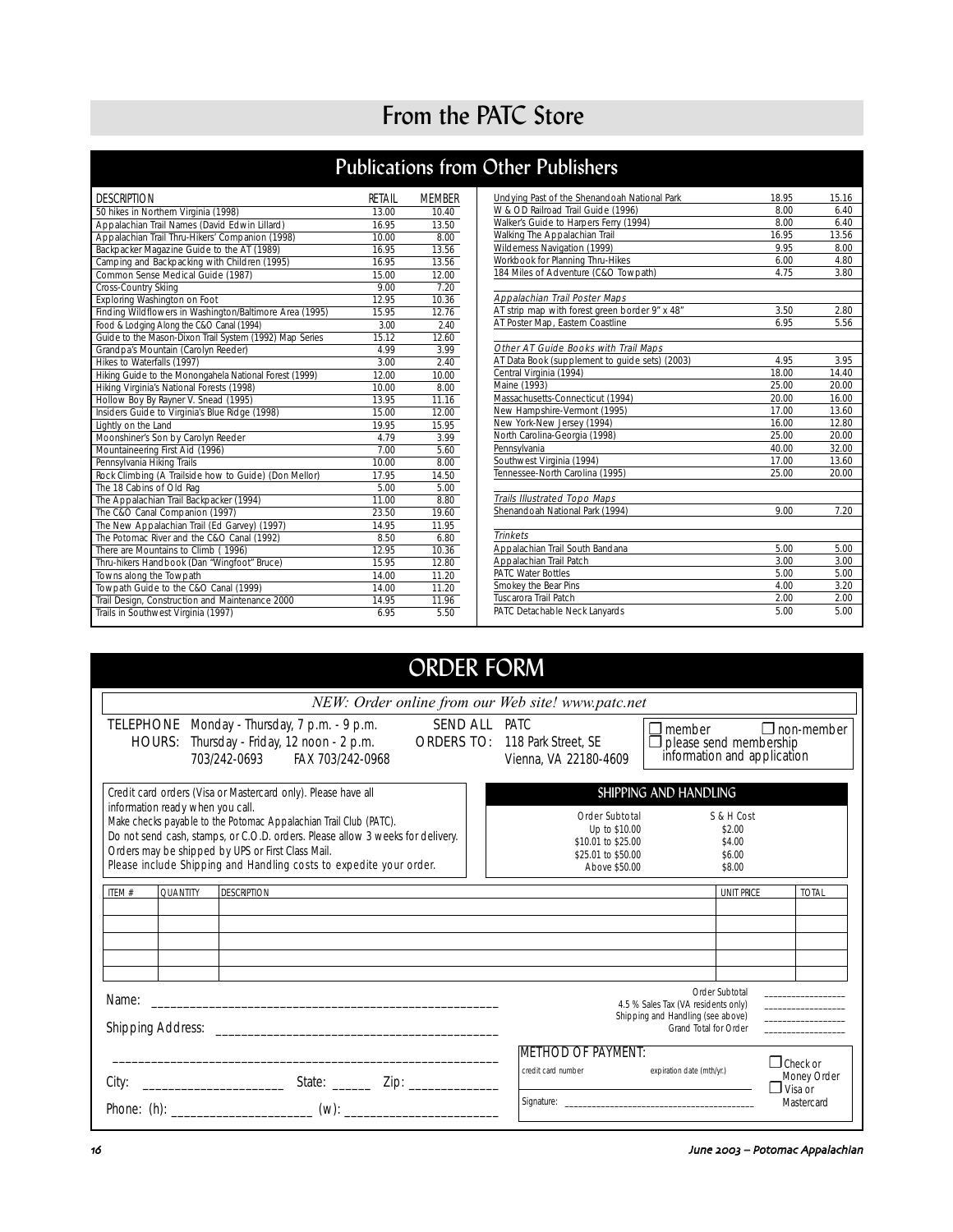## NOTICES

### NEW NOTICES

**HELP WANTED:** Help is needed for a new project at the Blackburn Trail Center. Work includes electrical, plumbing, drywall and painting. Volunteers may stay at the Center while working on this project and work may be done on weekends or during the week. We would like to get this project finished as soon as possible. For info call Chris Brunton at<br>703/560-8070 or e-mail at 703/560-8070 or e-mail at trailbossbtc@msn.com

FOUND: at the Glass House on April 21, a backpacking item (too generic to describe further). Contact Dan at 703/742-7993 or ZootSuit@comcast.net to identify and claim.

FOUND: Watch found along a trail (not sure which) in Madison County, Va. The watch brand is Uptick and is silver tone. If you lost this, please call 301/229-2751.

### HELP WANTED

CALLING ALL LAWYERS, ACCOUNTANTS AND TAX ATTORNEYS. Want to give something of value to the Club, but don't want to swing a Pulaski? Virginia has enacted a new law that permits donors of conservation easements to sell the tax credit and reap a substantial cash infusion. PATC owns property in Virginia that would be eligible for such a rebate. The Club needs you to help write the proposals that would help the Club save thousands of dollars. Contact: Phil Paschall (bettycox@erols.com), or phone 540/882-3027. But hurry – before the State changes its mind.

### FOR SALE

**FOR SALE:** Hike to LeConte Lodge in Smoky Mountains. Two nights at the lodge for up to two persons: Sun. June 15 and Tues. June 17 (we normally stay at LeConte trail shelter on the Monday). I can provide a ride down and back from the Washington, DC area. The cost for the Lodge is \$82.75 per person per night (total of \$165.50 for one person, includes breakfast and dinner), the trail shelter is free. INFO: Michael Barrett (michaelbarrett@ pkfamily.com) 301/474-1814.

### LOST AND FOUND

FOUND – CAMERA – Oct. 17, 2002, at Myron Glaser cabin, disposable camera with family pictures (including dog). Contact Stephanie at 301/270-5713 or georgeandsteph@erols.com.

FOUND – MOTOROLA TALKABOUT T6220 on Pond Run Section, Tuscarora Trail. Contact Glenn at 703/448-0140 or gpalatini@erols.com.

### HIKING EXCURSIONS

**TERRAPIN STATION HOSTEL IS OPEN May** 1-Sept 1, 2003. Located at 304 Chester Gap Road, Chester VA, Near AT going north, just before exiting SNP. Showers, laundry, morning shuttle to Front Royal. Call Mike Evans (gratefullgg@hotmail.com) 540/631-0777 or 540/539-0505 for more information.



### VOLUNTEER OPPORTUNITIES

PA HELP WANTED: A volunteer is needed to attend monthly Council meetings and report via e-mail on the meeting. Please contact Linda at PA@patc.net.

EVENING DESK VOLUNTEERS NEEDED to work the Sales or Information desks once or twice a month 7 p.m. to 9 p.m. We will train you. Call Sales and Information Coordinator Annetta DePompa at 410/535-5171.

### ALSO NEEDED:

NEED TO HIRE – PLUMBER. Need help at a PATC Cabin over a work weekend this summer. No pay, use your own tools, supply your own transportation, and bring money for your meals. If you finish the job on Saturday you will be allowed to use the commode and shower on Sunday. Contact Thomas C. Jorgensen (hairatheart@aol.com) 540/456-4760.

DESPERATE - NEED A COOK for weekend work trips. We slackers will eat anything. Your duties are to buy food (we'll reimburse you), cook, take pictures at the site, clean up after meals. Sat. evening, Sun. morning, Sun. lunch. If you can take this job for one weekend, it would be a big help. It pays as all other volunteers on a worktrip, but I don't tongue-lash the cook the way I do laborers. Contact Thomas C. Jorgensen at hairatheart@aol.com or call 540/456-4760.

PROJECT LEADERS / CONSTRUCTION Foremen, for info call Charlie Graf at: 410/757-6053 or e-mail cagraf@aol.com. MEDICAL CHAIR VACANCY: If interested please contact Mickey McDermott at

patcvolunteer@patc.net.

### NOT INTERESTED IN WORKING IN THE GREAT OUTDOORS?

It takes a lot more than trail workers to keep the Club going! INFO: Wilson Riley, Wriley@patc.net or 703/242-0693, ext.11.

SALES OFFICE NEEDS VOLUNTEERS please contact the Sales Coordinator, Maureen Estes, by either calling headquarters at 703/242-0693, ext. 19, or by e-mail at mestes@ patc.net.

NEEDED: PEOPLE to help plan and conduct our Club events. If you are willing, please contact Susan Nelson, Supervisor of Membership (snelson@patc.net) 703/243-7867, or Pat Fankhauser at Club headquarters - 703/242- 0693, Ext. 17, pfankhauser@patc.net.

### DONATIONS WANTED LAPTOP AND COMPUTER PROJECTOR NEED-

ED: PATC HQ needs a laptop computer and computer projector for presentations at conferences, meetings, and community gatherings. Projection at 1024 X 768 desired. If you work for a corporation which might make such a donation, contact Wilson Riley (wriley@patc.net).

### CONSERVATION OPPORTUNITIES

DO YOU WANT TO BE A LANDOWNER along the AT? And have a home in the woods! Are you in a position to become a Conservation Buyer through the Appalachian Trail Conference Land Trust? Our program matches conservation buyers – people like you – with people who are selling land along the AT. You locate your home or cabin out of sight from the Trail. All we ask is that you donate a conservation easement on the rest of the property. A conservation easement "runs with the land;" that is, no present or future owner can develop it! AND, because an easement is an irrevocable gift of a property right, you get a nice income tax deduction equal to the value of the easement. Contact Bob Williams, Director of Land Trust Programs, at bwilliams@appalachiantrail.org, or at 304/535-6331, or write to P.O. Box 807, Harpers Ferry, WV 25425.

### TRAIL OVERSEER OPPORTUNITIES

PATC OVERSEERS GET DISCOUNTS from the following merchants who support our volunteer programs: Blue Ridge Mountain Sports (Charlottesville, Tidewater) – 20%, Hudson Trail Outfitters (Metro DC) – 15%, The Trail House (Frederick, Md.) – 15%, Casual Adventures (Arlington, Va.) – 10%, Campmor (mail order via PATC HQ) – 10%, and Weasel Creek Outfitters in Front Royal – 10%. Check the back page of the PA for the latest trail, cabin, and shelter Overseer opportunities. All PATC members receive a 10% discount from Blue Ridge Mountain Sports. Be sure to have your membership ID or Overseer ID ready when you shop.

Notices are published free of charge for PATC members only. PATC cannot vouch for any of the advertised items. No commercial advertisement or personal notices unrelated to hiking will be accepted. Deadline for inclusion is the first day of the month preceding issuance of the newsletter. Notices will be run for 3 months, at the discretion of the editor, unless we are otherwise advised. ❏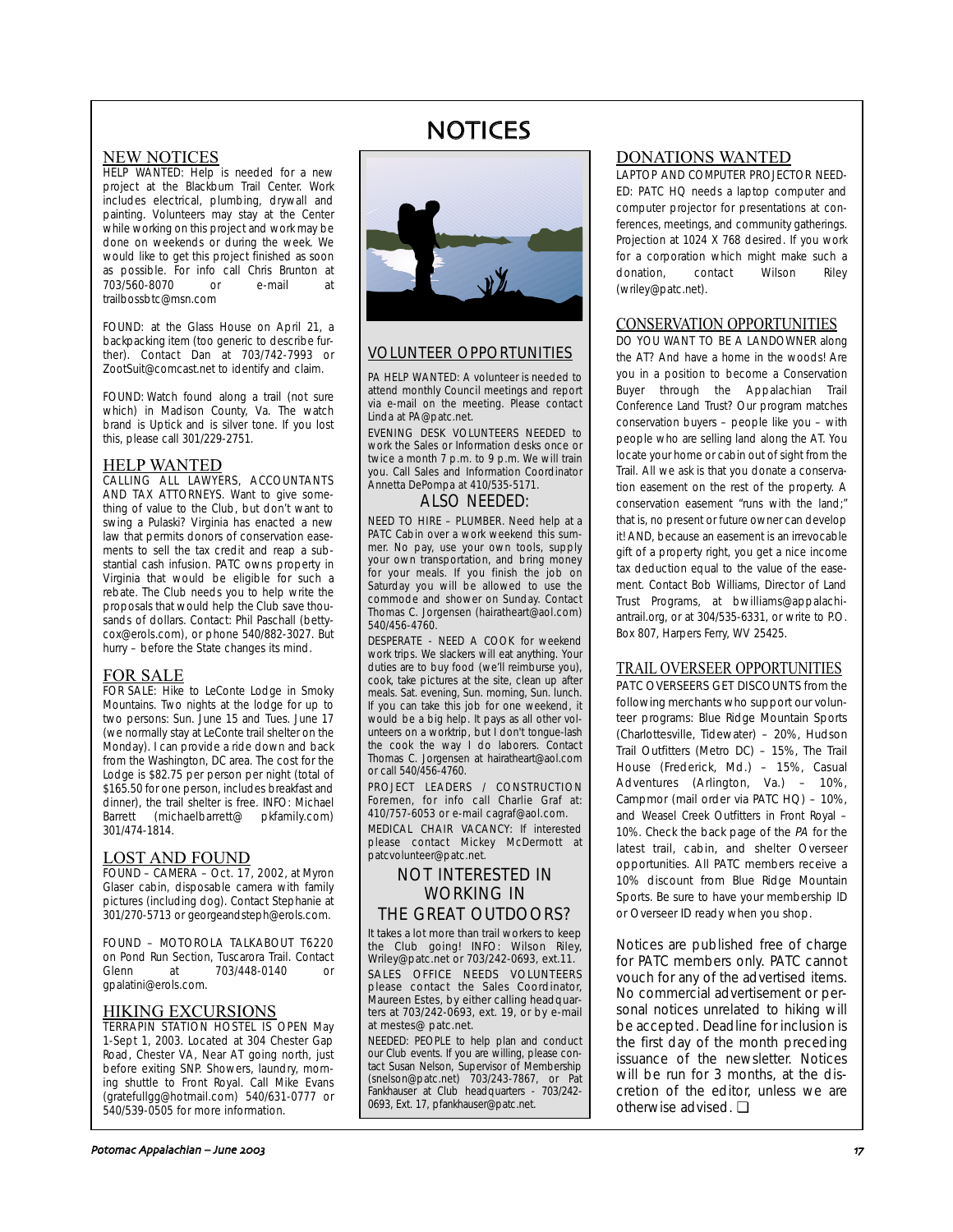## **Trailhead**

Show hung around until well into March, so April became the month<br>to clear winter blowdowns and debris. After being stuck inside while the ground was covered for over a month, trail maintainers welcomed the chance to escape their winter confines and check their trails to see what all those reported blowdowns were about. That being taken care of, they have to change gears and tools to attack the weeds that will certainly arrive in June, although weeds have gotten a slow start this year.

### Blue and White Cleanup

April found the Blue and White Crew wrapping up business on the SNP Central District AT. Postponed from March, the crew finished the annual "sweep" of the trail, clearing over-winter blowdowns and deadfall. What started as a chilly, rainy morning turned into a beautiful day on the Blue Ridge. The crew split into six small groups, attacking small sections of the AT, as well as Sam's Ridge Trail, the Cedar Run Trail and the Pocosin Hollow Trail. B&W Crosscut Special Ops were in charge of Sam's Ridge and Cedar Run (both Wilderness Trails, where chainsaws are not allowed to drown out the roar of the Harleys on Skyline Drive). The crew retired to the Mutton Top Cabin for refurbishment and merry-making.

On Sunday, a small contingent of B&W trailbuilders joined mapmakerextraordinaire Dave Pierce on the rapidly lengthening Entry Run Trail to measure the path for the upcoming edition of Map 10. The trail is moving in both directions from the Rosser Lamb Cabin, downhill toward John's Rest and uphill toward the Pocosin Fire Road. Kudos to the Cadillac Crew for the beautifully built new tread and steps on the high ridge near the Lamb cemetery. Upcoming B&W events: Annual Overseer Workshop in June, Trail Crew Olympics in July, Chili-Fest '03 in September, October Battle of the Scots and Poles (McLeods and Pulaskis), November Nude Rock-Grappling Contest, and Gala Christmasin-December Fest.

### Crosscut Saws Singin' in the Rain

PATC held a crosscut saw techniques course at Blackburn Trail Center the weekend of April 26, and true to the season, the showers fell. However, that didn't stop the 10 stout souls (including one kilt-wearing thru-hiker)

### The Blue and White Crew prepares to pull a large rootball off the trail





Ed Brimberg's typical springtime form on Massanutten Trail

from braving the misty mountain. PATC District Manager Dan Dueweke provided the instruction on saw safety, binds, bucking, and maintenance, and he was determined to lecture as long as the rain was falling. However, he finally ran out of talk and proceeded to walk – out into the damp woods where every apprentice sawyer had a chance to practice what had been learned in class. Having bucked, underbucked, and notched both softwoods and hardwoods, the crew returned to Blackburn for a lasagna feast and a lively political discussion.

Sunday dawned crisp and clear, and the remaining crew hit the AT south of Snickers Gap in search of several reported blowdowns. It wasn't long before some were found and readily dispatched. One sawyer – Karl Wilkerson – got a taste of how quick a newly sharpened crosscut saw could slice through an oak tree and was heard to exclaim, "Wow, I couldn't have cut that tree any faster with a chainsaw." And a sawyer was born.

### Potomac Heritage Gains New Bridgehead

Work started by the Student Conservation Association (SCA) and finished by the Park Service ends with a new, short bridge along the Potomac Heritage Trail, taking trail users a bit further away from the George Washington Parkway.

On several gorgeous April spring days, two SCA crews helped cut kudzu, place stones in muddy areas, and construct the new bridge just below Chain Bridge. The new wooden bridge crosses a short gully and allows hikers to continue below the Potomac Palisades ridge, away from the fast-paced cars of the GW Parkway. Park Service personnel finished the bridge with materials left at the site, showing a cooperative attitude PATC is trying to encourage. Solid spring maintenance is now the order of the day.

### The Streams Do Run

Judi Langenhorst (Overseer), Wayne Limberg, George Ivey, and Marilyn and Dick Dugan cleared Thornton River Trail down to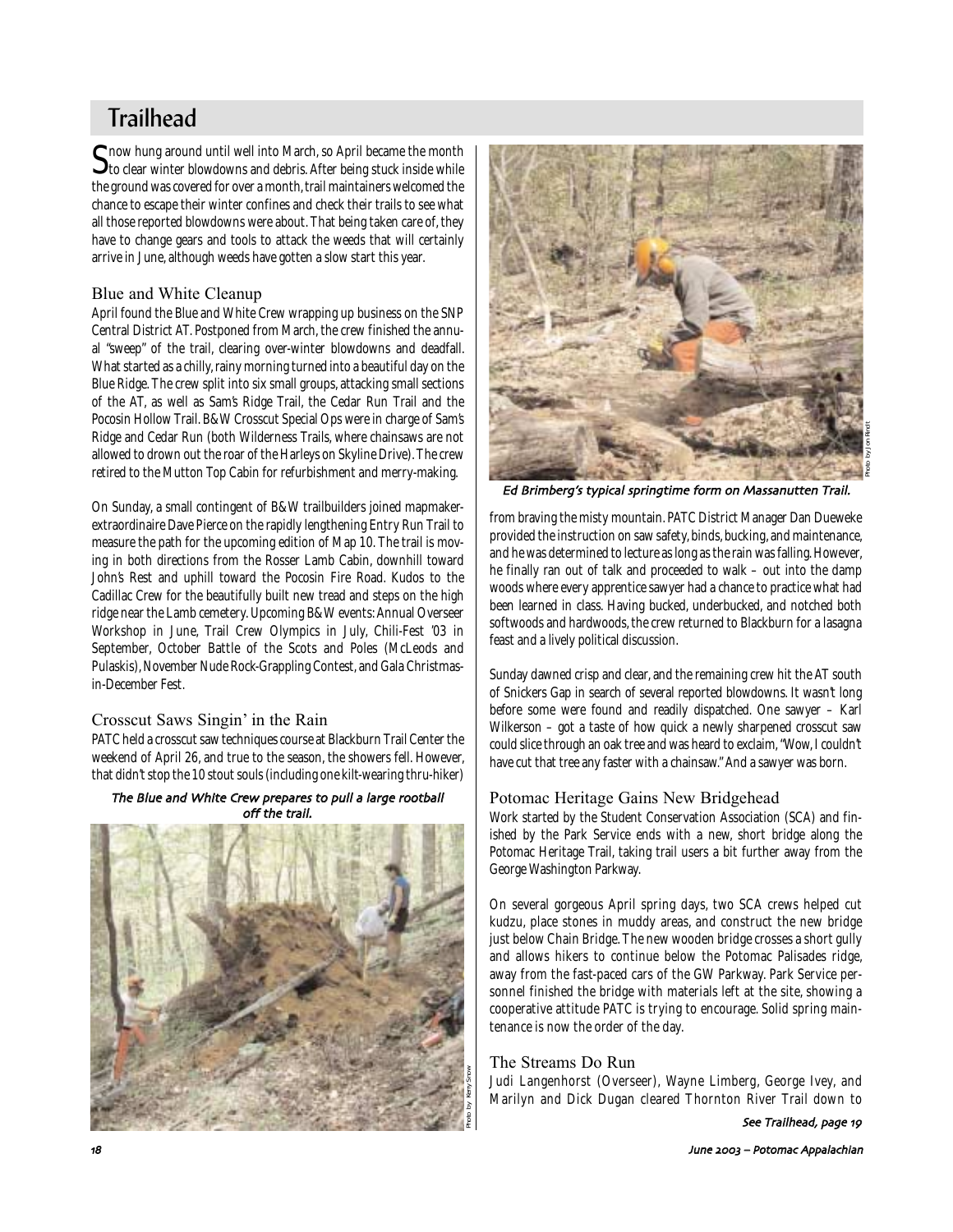Hull School Trail on April 12. The crosscutting was exercise enough but couldn't compare with the four stream crossings. It was quite an adventure! Streams were running real high, making the normal crossings impossible. Most of the crosscutters got pretty wet. The most fun was on the third crossing, where the team slowly inched its way across, sitting on a 15-inch log, while carrying crosscuts, packs, etc. The knots on that log are particularly memorable! Reports from a number of Overseers of blue-blazed trails indicate stream levels higher than they can remem-

ber ever seeing and some significant ero-*Trailhead, from page 18*<br>Hull School Trail on April 12. The cross- sion where trail and stream have become **In Memoriam** one. (See page 7 for photos of this worktrip, and page 4 for photos of SNP waterfalls affected by the recent rains.)

### Back on the Trails

After missing two work trips due to weather, the Cadillac Crew was finally back doing trail work in April. Using Blackburn Trail Center as a base of operations, the crew added a number of erosion-control devices on Phil Abruzzese's section of the AT north



Photo by Jon Rindt

Trudy Thompson, Bill Ford, and Katherine Rindt digging tread on new trail at Tulip Tree Cabin

### Volunteers – Appointed in April

| <b>Shelter Overseers</b> |                                                                                 |
|--------------------------|---------------------------------------------------------------------------------|
| Clay Birkett             | Rod Hollow Shelter                                                              |
| Alvin Black              | Co-Overseer-Antietam Shelter                                                    |
| Ron Kutz                 | Co-Overseer-Wheel Shelter                                                       |
| <b>Trail Overseers</b>   |                                                                                 |
| John Madison             | Brown Rocky Mt Run Trail - Big Run Portal Trail to Rocky Mt.<br>Brown Mt. Trail |
| Devin Creamer            | Furnace Mountain - Furnace Mountain Summit Trail to Trayfoot<br>Mountain Trail  |
| Cynthia & Mike Field     | Crescent Rock Trail                                                             |
| Matthew Hora             | Meneka Peak                                                                     |
| George Jones             | Massanutten Mt. South Trail-TV Tower Rd. (FR 375) to Pitt                       |

Tower Rd. (FR 375) to Pitt Spring Mike Sowder Entry Run Trail Dick Peacock Rockytop Trail – Co-Overseer [upper] John Hlavac Catlett Mt Trail – Co-Overseer Garrett Farwell Catlett Mt Trail - Co-Overseer, Brown Rocky Mt Run Trail - Big Run Portal Trail to Rocky Mt.-Brown Mt. Tr.

Carl Bock - PATC Member 1998-2003 My father-in-law, Carl Bock, passed away on April 26, 2003, while hiking in Greenbriar State Park in Maryland. Carl will be greatly missed by many. He was an avid outdoorsman, active in conservation, trails, and cabin preservation and restoration. He was a master carpenter and an acknowledged expert in his field of geology and tunnel engineering. Carl was very active and well-known in PATC's cabins restoration and shelter renovation and maintenance programs. Carl will be fondly and gratefully remembered by all those whose lives he touched. Carl was a joy to hike with. His ability to translate his knowledge of local history and geological formations into a story that could captivate and entertain was legend. I respected him and will miss him. Please make any remembrances to PATC or the Washington Area Woodworkers Guild. —Chuck Webster

I knew Carl personally. He accompanied our expedition to Costa Rica three years ago, and I believe he had more fun than anyone else. He was a joy to be with – exuberant and gregarious and well liked by all. He participated in so many cabin and shelter work trips that no one knows how much he really contributed to the Club. Now he joins the ranks of volunteers who built PATC but have passed on. He will be missed. ❏

—Tom Johnson, PATC President

Margaret Lincicome - PATC Member 1947-2003 **M**argaret died on April 19. Peg hiked a lot<br>and loved the AT. She was trail overseer jointly with Marie Schapp for a number of years. They oversaw 7.6 miles from Rockfish Gap to Jarman's Gap. Peg was a doctor of parasitology who was well-known nationally and internationally. ❏

—Carol Niedzialek

POTOMAC APPALACHIAN (UPS-440-280) ©2003, Potomac Appalachian Trail Club, Inc. Published monthly by the Potomac Appalachian Trail Club, 118 Park Street, S.E., Vienna, VA 22180. Periodical class postage paid at Vienna, VA. Postmaster: send address changes to: Potomac Appalachian Trail Club, 118 Park Street, S.E., Vienna, VA 22180 Subscription: (Free with PATC membership) \$6.00 annually; \$.70 single copies.